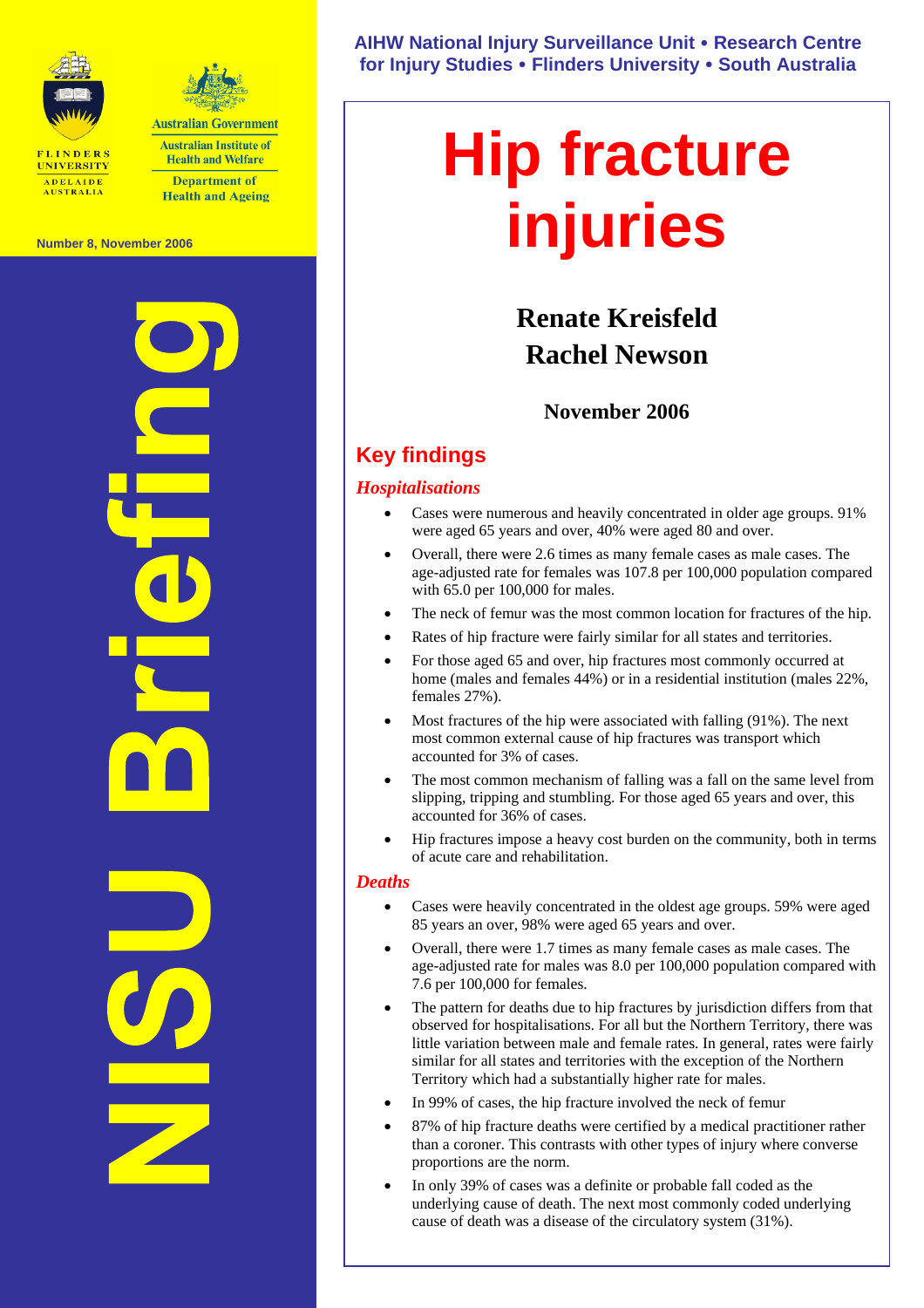#### **Hip fracture injuries, November 2006 Page 2 Page 2 Page 2**

This report examines hip fractures leading to hospitalisations and deaths in Australia during the year 2002–03.

# **Hip fractures**

The incidence of hip fractures is rising and projected to further increase in Australia due to the population growth in the oldest age groups, where hip fractures are the most common form of fracture (Sanders et al. 1999). Hip fractures result in a large economic burden due to health expenditure in most industrialised countries (Hollingworth et al. 1996) and, hence, understanding the nature of hip fracture related hospitalisations and deaths is important.

# **Case definition and selection**

For the purposes of this report hip fractures were defined as fractures of the head, neck, pertrochanteric, and subtrochanteric regions of the femur. This definition includes cases with ICD-10-AM codes S72.0, S72.1 and S72.2 (Boufous et al. 2004).

# **Hospitalisations Australia, 2002–03**

Australian hospitalisations data records episodes of care. Some patients may have more than one episode of care subsequent to their initial admission to hospital. A total of 21,886 episodes of care with a principal diagnosis of hip fracture were identified for the period 2002–03. Records that had a mode of admission that was coded as a transfer from another acute care hospital were excluded from the main analyses to minimise the multiple counting of cases resulting from hospital transfers relating to the same hip fracture (n=3,270). However, these records were included in analyses of patient-days in hospital to provide a more complete picture of the burden of care for hip fractures.

The main analyses of hospitals data were conducted using incident cases with a primary diagnosis recorded as a hip fracture. However, further analyses were conducted using records with a principal diagnosis code of rehabilitation (ICD-10-AM Z48, Z50) and the presence of a hip fracture code in the additional diagnoses, and records where the principal diagnosis was neither rehabilitation nor a hip fracture, but where a hip fracture code appeared among the additional diagnoses.

# **Analyses**

The method described above leads to an estimate of 18,616 people hospitalised due to hip fracture during the period 1 July 2002 to 30 June 2003. This equates to a rate of 91.3 hip fractures per 100,000 population.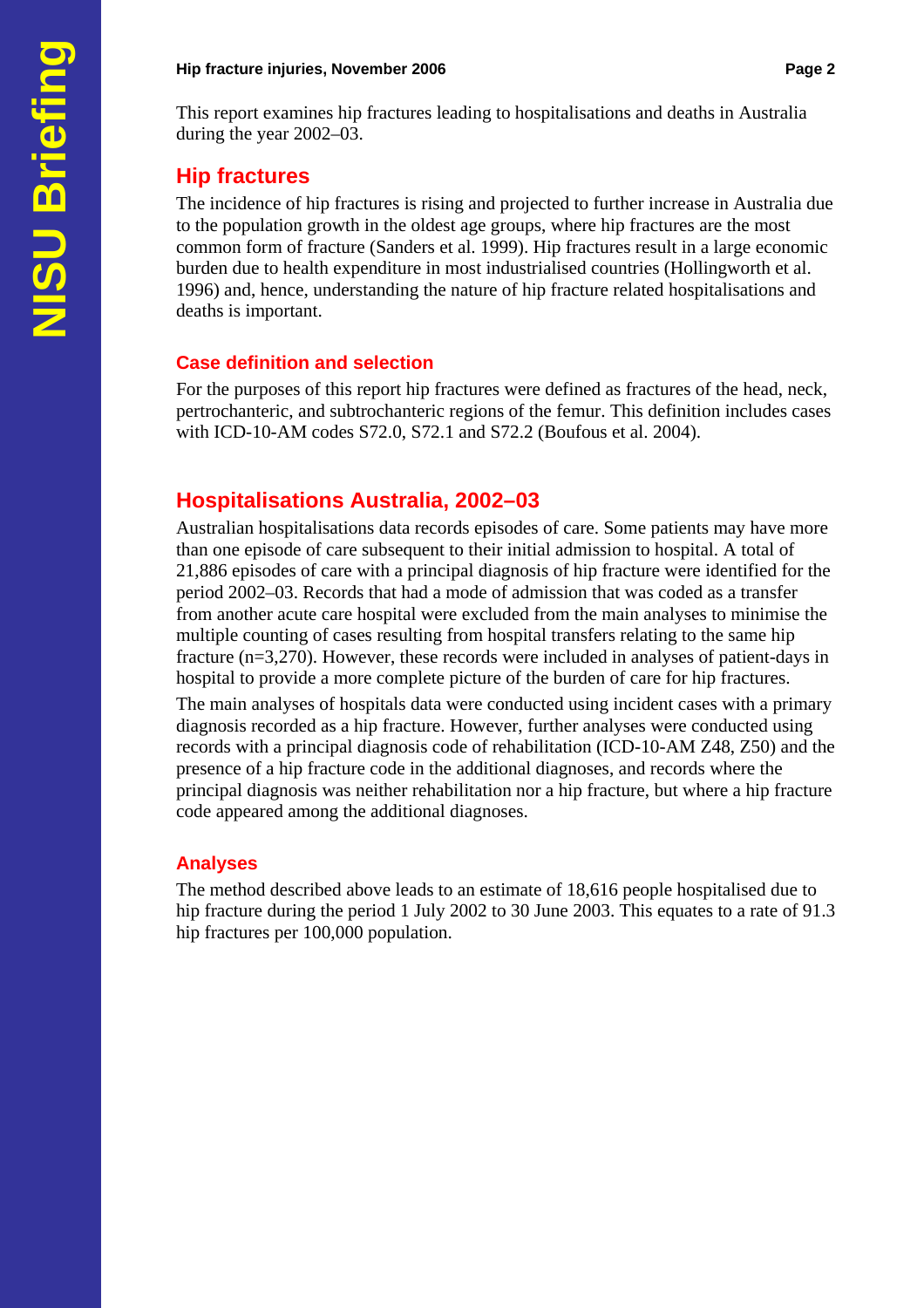# **Nature of Hip Fracture**

The most common types of hip fracture were femoral neck fractures (54%) and subtrochanteric fractures (41%).

#### **Table 1: Location of hip fracture by gender**

|                                                        |                       | <b>Males</b> |      | <b>Females</b> |      | <b>Persons</b> |      |
|--------------------------------------------------------|-----------------------|--------------|------|----------------|------|----------------|------|
| Nature of injury                                       | <b>ICD-10</b><br>Code | Count        |      | Rate Count     |      | Rate Count     | Rate |
| Fracture of neck of femur                              |                       |              |      |                |      |                |      |
| Fracture of neck of femur, part unspecified            | S72.00                | 735          | 9.2  | 1,834          | 14.8 | 2.569          | 12.6 |
| Fracture of intrascapular section of femur             | S72.01                | 45           | 0.5  | 113            | 1.0  | 158            | 0.8  |
| Fracture of epiphysis (separation) (upper) of femur    | S72.02                | 29           | 0.3  | 16             | 0.2  | 45             | 0.2  |
| Fracture of subcapital section of femur                | S72.03                | 1,527        | 19.2 | 4,616          | 37.4 | 6,143          | 30.1 |
| Fracture of midcervical section of femur               | S72.04                | 193          | 2.4  | 418            | 3.5  | 611            | 3.0  |
| Fracture of base of neck of femur                      | S72.05                | 86           | 1.1  | 208            | 1.7  | 294            | 1.5  |
| Fracture of other parts of neck of femur               | S72.08                | 108          | 1.3  | 187            | 1.6  | 295            | 1.5  |
| Pertrochanteric fracture                               |                       |              |      |                |      |                |      |
| Fracture of trochanteric section of femur, unspecified | S72.10                | 769          | 9.6  | 1,737          | 13.8 | 2,506          | 12.3 |
| Fracture of intertrochanteric section of femur         | S72.11                | 1,439        | 18.1 | 3,728          | 29.5 | 5,167          | 25.3 |
| Subtrochanteric fracture                               | S72.20                | 282          | 3.3  | 546            | 4.5  | 828            | 4.1  |
| <b>Total</b>                                           |                       | 5,213        |      | 65.0 13,403    |      | 107.8 18,616   | 91.3 |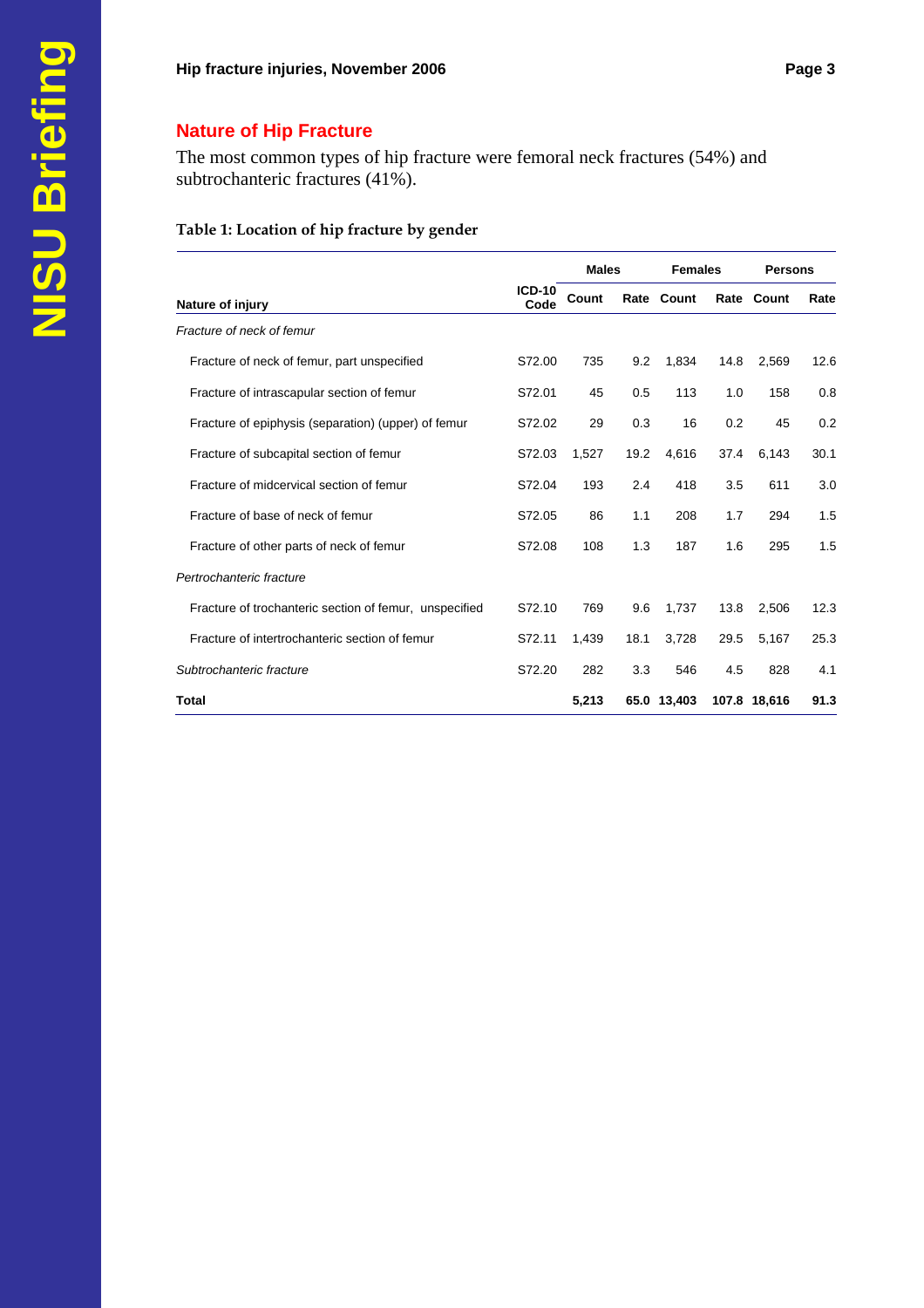# **Age and sex**

Cases were heavily concentrated in older age groups (Figure 1). 40.3% (n=7,510) of cases were aged 85 years and over. The age-specific rate for this age group was 2,677.5 cases per 100,000 population. 91.1% (n=16,967) of cases were aged 65 years and over. Only 119 cases involved children aged between 0 and 14 years.

Overall, there were 2.6 times as many female cases (n=13,403) as male cases (n=5,213). The age-adjusted rate for females was 107.8 per 100,000 population compared with 65.0 per 100,000 for males.

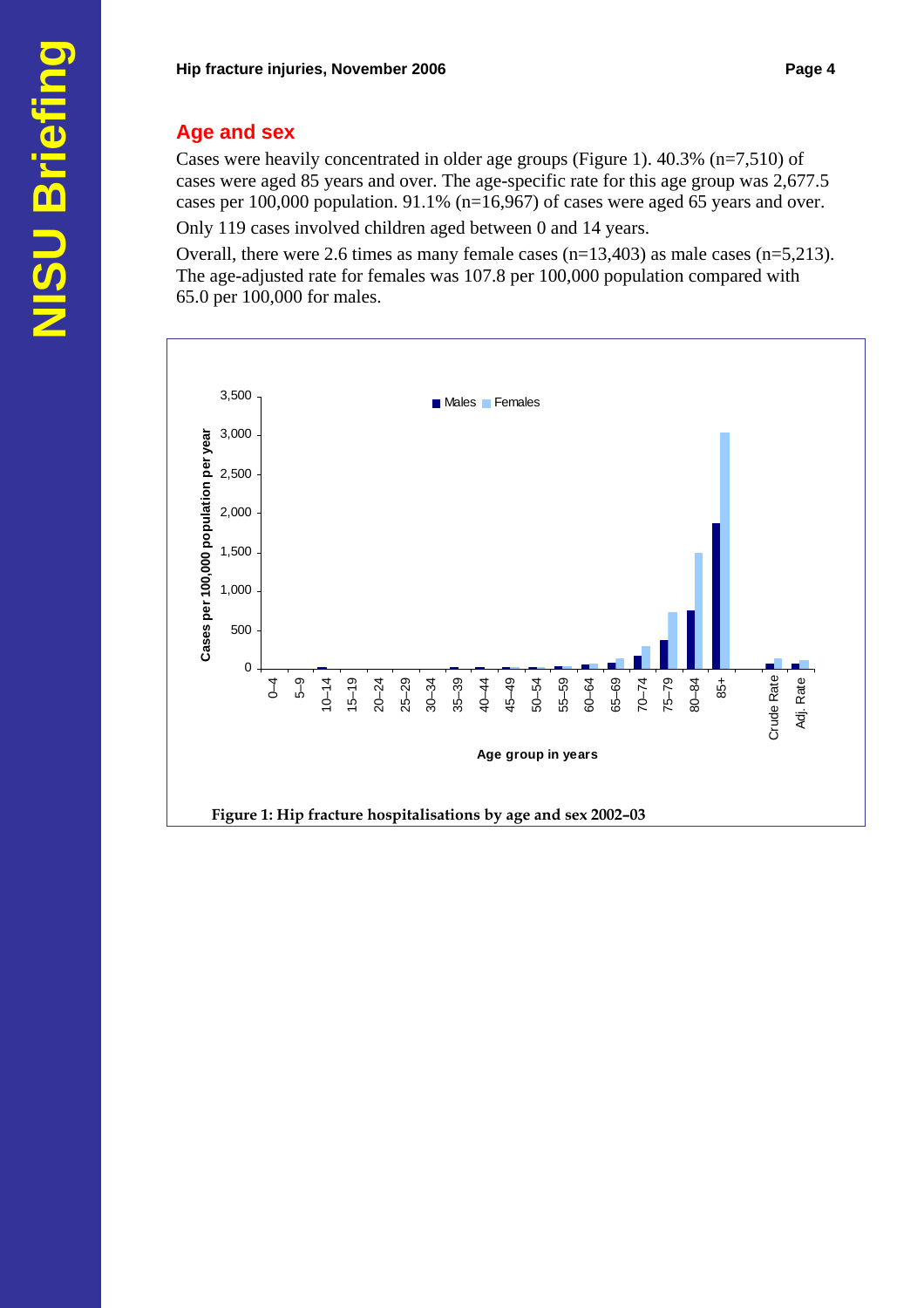#### **Hip fracture injuries, November 2006 Page 5 Page 5**

Figure 2 shows the pattern of age-specific rates for the age groups between 0–4 and 60–64 years (older age groups are omitted here, to enable the pattern of rates at younger ages to be seen). Male age-specific rates exceeded those of females for all age groups between 10–14 and 54–59 years. Male to female rate ratios for this age range were between 1.2 and 8.1.) There was a small peak in the male rate in the 10–14 year age group. In the older age groups (65 years and over) female to male rate ratios ranged from 1.7 to 2.0.

Rates rose gradually across age groups up to the age of 70, after which they increased more steeply.

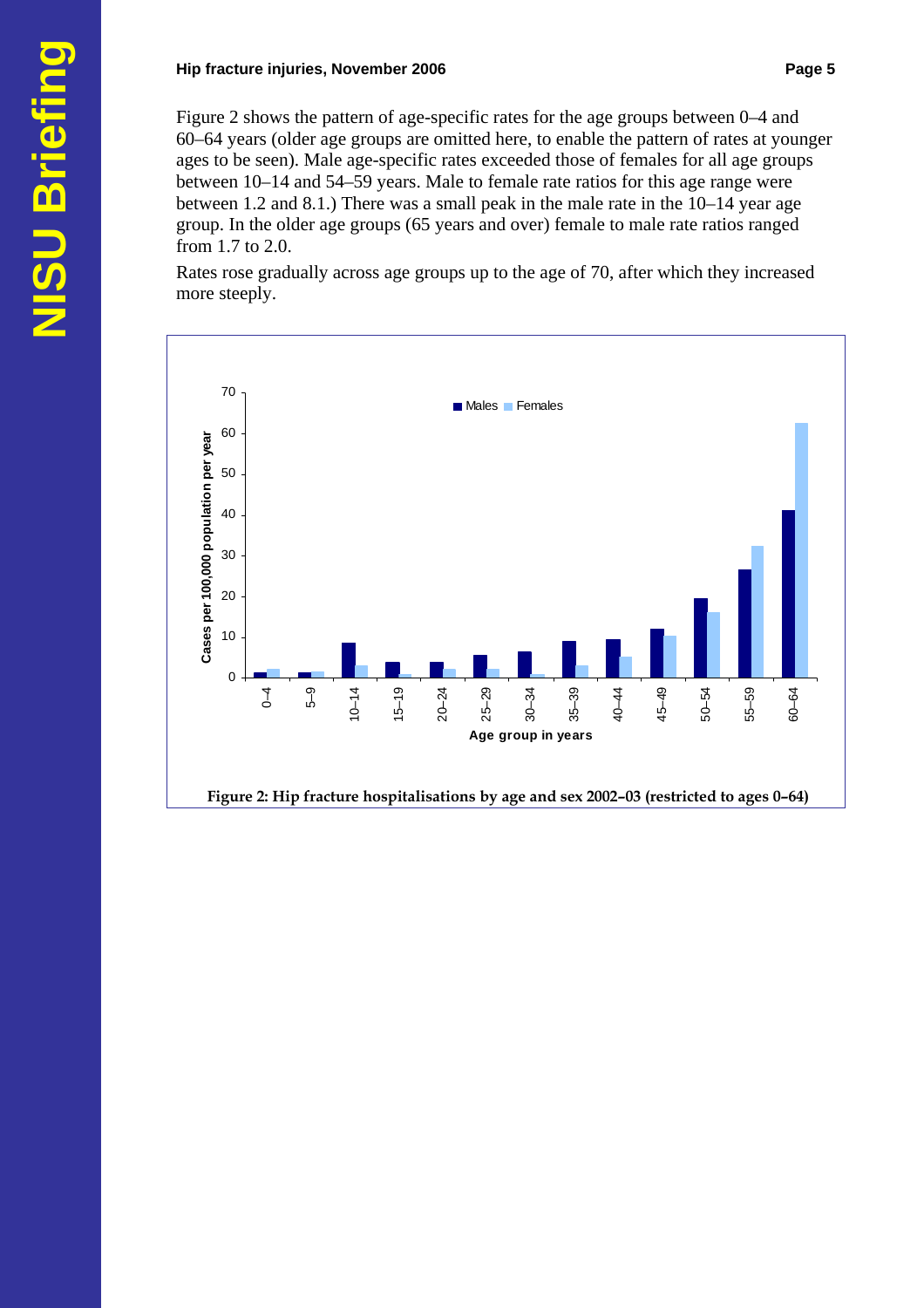#### **States and territories**

Rates of hip fracture were fairly similar for all states and territories. A notable aspect of Figure 3 is that the rate for the Northern Territory, although higher than for other jurisdictions, is not considerably so, as is the case with many other types of injury. For all states and territories, the male rate was substantially lower than that for females.

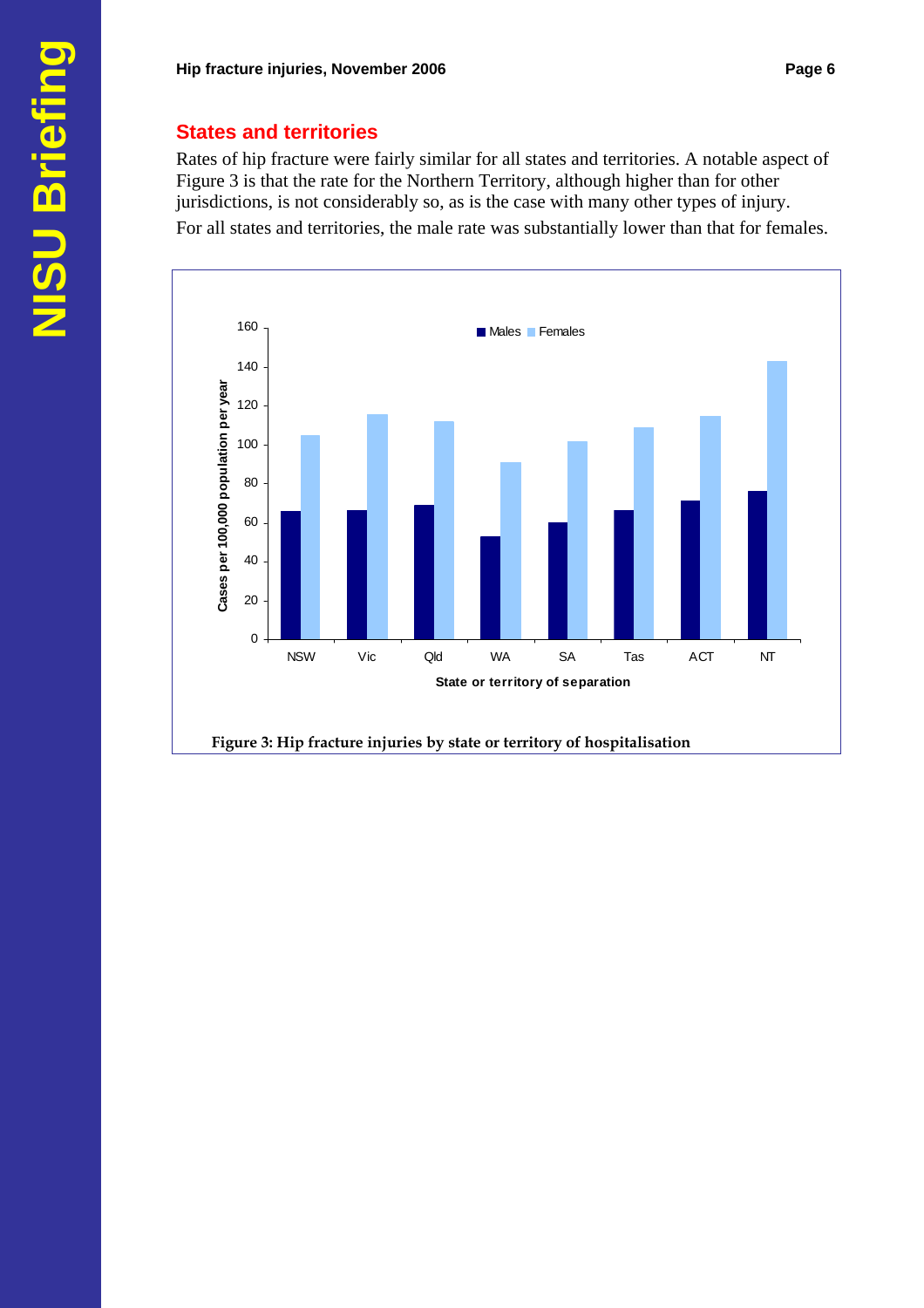### **Remoteness**

Rates of hospitalisation for hip fracture were fairly similar between remoteness zones. Rates for females were consistently higher than those for males. The male to female rate ratio of 0.5 for the very remote zone was somewhat below those for the other zones.

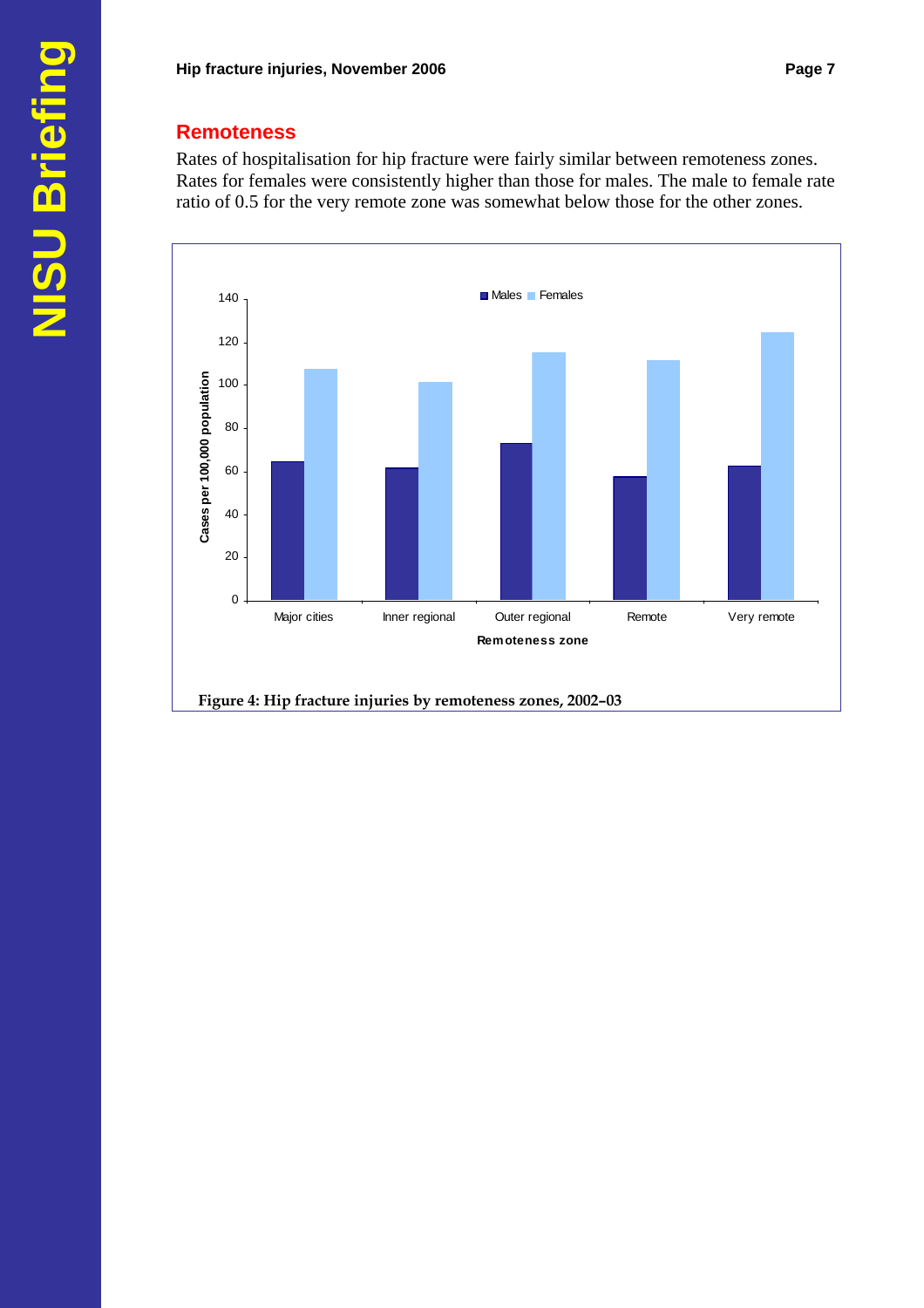# **Length of stay in hospital**

The total length of stay associated with hip fracture provides an indication of the burden this type of injury imposes on individuals and the community. In Table 3, length of stay has been calculated for three different types of hospital episode:

- 1. Episodes of acute care where the principal diagnosis at time of separation from hospital was a hip fracture
- 2. Episodes of care where the principal diagnosis was rehabilitation and the presence of a hip fracture code among the additional diagnoses suggests that the episode followed a prior acute care episode for a hip fracture
- 3. Episodes of care where the principal diagnosis was neither a hip fracture nor rehabilitation, but where a hip fracture code appeared among the additional diagnoses.

The categories defined above are intended to provide an estimate of the scope of hospital separations associated with hip fracture cases. Work done at NISU using linked unit record data from Western Australia suggests that the sum of the episodes associated with each of the above categories provides a reasonably complete estimate of the total number and duration of hospital episodes related to the acute care and rehabilitation of hip fractures in Australia.

| S72.1 or S72.2)       |                 |                                      |                                  |                 |                                   |                                      |
|-----------------------|-----------------|--------------------------------------|----------------------------------|-----------------|-----------------------------------|--------------------------------------|
|                       |                 | <b>Males</b>                         |                                  |                 | <b>Females</b>                    |                                      |
| Age group in<br>years | <b>Episodes</b> | <b>Total</b><br>occupied<br>bed days | Mean length<br>of stay<br>(days) | <b>Episodes</b> | <b>Total occupied</b><br>bed days | <b>Mean length</b><br>of stay (days) |
| $0 - 4$               | 11              | 82                                   | 5.9                              | 19              | 193                               | 9.7                                  |
| $5 - 9$               | 11              | 78                                   | 7.3                              | 13              | 145                               | 11.1                                 |
| $10 - 14$             | 76              | 334                                  | 4.2                              | 23              | 76                                | 3.1                                  |
| $15 - 19$             | 32              | 247                                  | 5.6                              | 5               | 18                                | 3.6                                  |
| $20 - 24$             | 32              | 254                                  | 8.0                              | 16              | 95                                | 5.6                                  |
| $25 - 29$             | 45              | 375                                  | 8.1                              | 13              | 138                               | 10.6                                 |
| $30 - 34$             | 55              | 383                                  | 7.4                              | $\overline{7}$  | 50                                | 7.5                                  |
| $35 - 39$             | 74              | 678                                  | 8.1                              | 22              | 174                               | 8.1                                  |
| $40 - 44$             | 82              | 669                                  | 8.5                              | 43              | 314                               | 7.5                                  |
| $45 - 49$             | 100             | 846                                  | 8.8                              | 86              | 676                               | 7.9                                  |
| $50 - 54$             | 151             | 1,146                                | 7.3                              | 120             | 1,075                             | 9.0                                  |
| $55 - 59$             | 181             | 1,782                                | 10.5                             | 204             | 1,654                             | 8.0                                  |
| $60 - 64$             | 222             | 2,334                                | 10.1                             | 321             | 2,824                             | 8.7                                  |
| $65 - 69$             | 350             | 3,605                                | 9.5                              | 576             | 5,587                             | 9.7                                  |
| $70 - 74$             | 578             | 6,788                                | 11.9                             | 1,104           | 11,836                            | 10.5                                 |
| 75-79                 | 987             | 11,707                               | 11.7                             | 2,494           | 26,580                            | 10.4                                 |
| $80 - 84$             | 1,281           | 16,411                               | 12.6                             | 3,728           | 42,918                            | 11.3                                 |
| $85+$                 | 1,922           | 23,022                               | 11.6                             | 6,902           | 79,084                            | 11.2                                 |
| Sub-Total             | 6,190           | 70,741                               | 11.2                             | 15,696          | 173,437                           | 10.8                                 |

#### **Table 3: Length of stay by gender and age group**

**Total length of stay based on episodes of acute care in hospital: Principal diagnosis of hip fracture (S72.0,** 

*continued*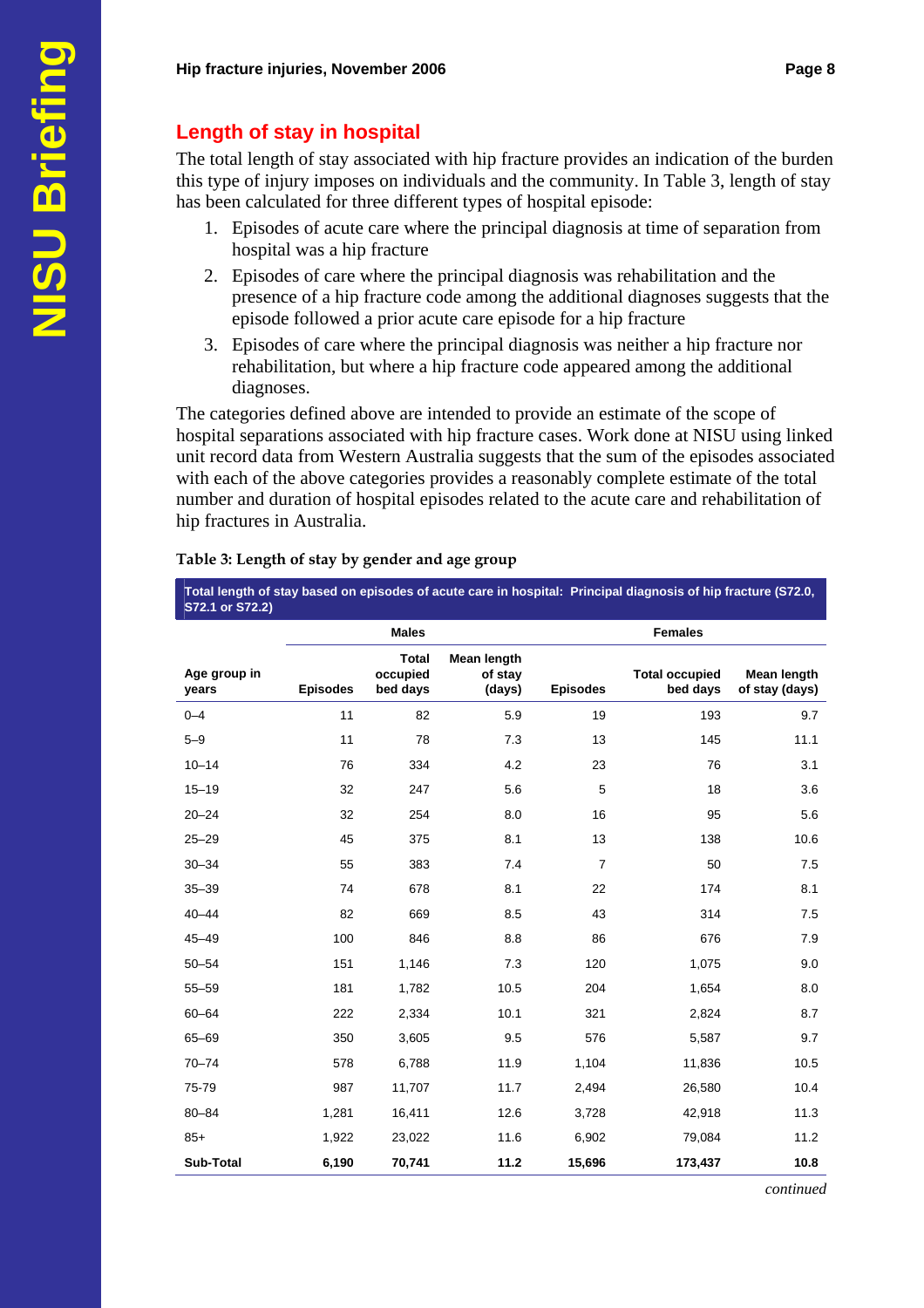**Table 3 (continued): Length of stay by gender and age group** 

**Total length of stay based on episodes of rehabilitation in hospital: Principal diagnosis of rehabilitation (Z48 or Z50) and presence of a hip fracture (S72.0, S72.1 or S72.2) among the additional diagnoses** 

|                       |                 | <b>Males</b>                         |                               |                 | <b>Females</b>                    |                               |
|-----------------------|-----------------|--------------------------------------|-------------------------------|-----------------|-----------------------------------|-------------------------------|
| Age group in<br>years | <b>Episodes</b> | <b>Total</b><br>occupied<br>bed days | Mean length of<br>stay (days) | <b>Episodes</b> | <b>Total occupied</b><br>bed days | Mean length of<br>stay (days) |
| $0 - 4$               | $\mathbf 0$     | $\mathbf 0$                          | 0.0                           | $\mathbf 0$     | $\mathbf 0$                       | 0.0                           |
| $5 - 9$               | 1               | 5                                    | 5.0                           | 1               | 33                                | 33.0                          |
| $10 - 14$             | 1               | 27                                   | 27.0                          | 0               | $\mathbf 0$                       | 0.0                           |
| $15 - 19$             | 2               | 41                                   | 20.5                          | 1               | 4                                 | 4.0                           |
| $20 - 24$             | 6               | 204                                  | 34.0                          | 5               | 60                                | 12.0                          |
| $25 - 29$             | 11              | 219                                  | 19.9                          | $\overline{2}$  | 15                                | 7.5                           |
| $30 - 34$             | 10              | 465                                  | 46.5                          | 5               | 86                                | 17.2                          |
| $35 - 39$             | 13              | 207                                  | 15.9                          | $\overline{2}$  | 46                                | 23.0                          |
| $40 - 44$             | 11              | 272                                  | 24.7                          | 6               | 132                               | 22.0                          |
| $45 - 49$             | 22              | 816                                  | 37.1                          | 21              | 386                               | 18.4                          |
| $50 - 54$             | 42              | 984                                  | 23.4                          | 66              | 580                               | 8.8                           |
| $55 - 59$             | 69              | 1,459                                | 21.1                          | 84              | 907                               | 10.8                          |
| $60 - 64$             | 81              | 1,504                                | 18.6                          | 119             | 1,988                             | 16.7                          |
| $65 - 69$             | 137             | 3,142                                | 22.9                          | 229             | 4,200                             | 18.3                          |
| $70 - 74$             | 251             | 4,666                                | 18.6                          | 489             | 9,782                             | 20.0                          |
| 75-79                 | 493             | 9,496                                | 19.3                          | 1,202           | 22,661                            | 18.9                          |
| $80 - 84$             | 592             | 13,376                               | 22.6                          | 1,654           | 36,018                            | 21.8                          |
| $85+$                 | 758             | 17,163                               | 22.6                          | 2,851           | 64,906                            | 22.8                          |
| Sub-Total             | 2,500           | 54,046                               | 21.6                          | 6,737           | 141,804                           | 21.0                          |

*continued*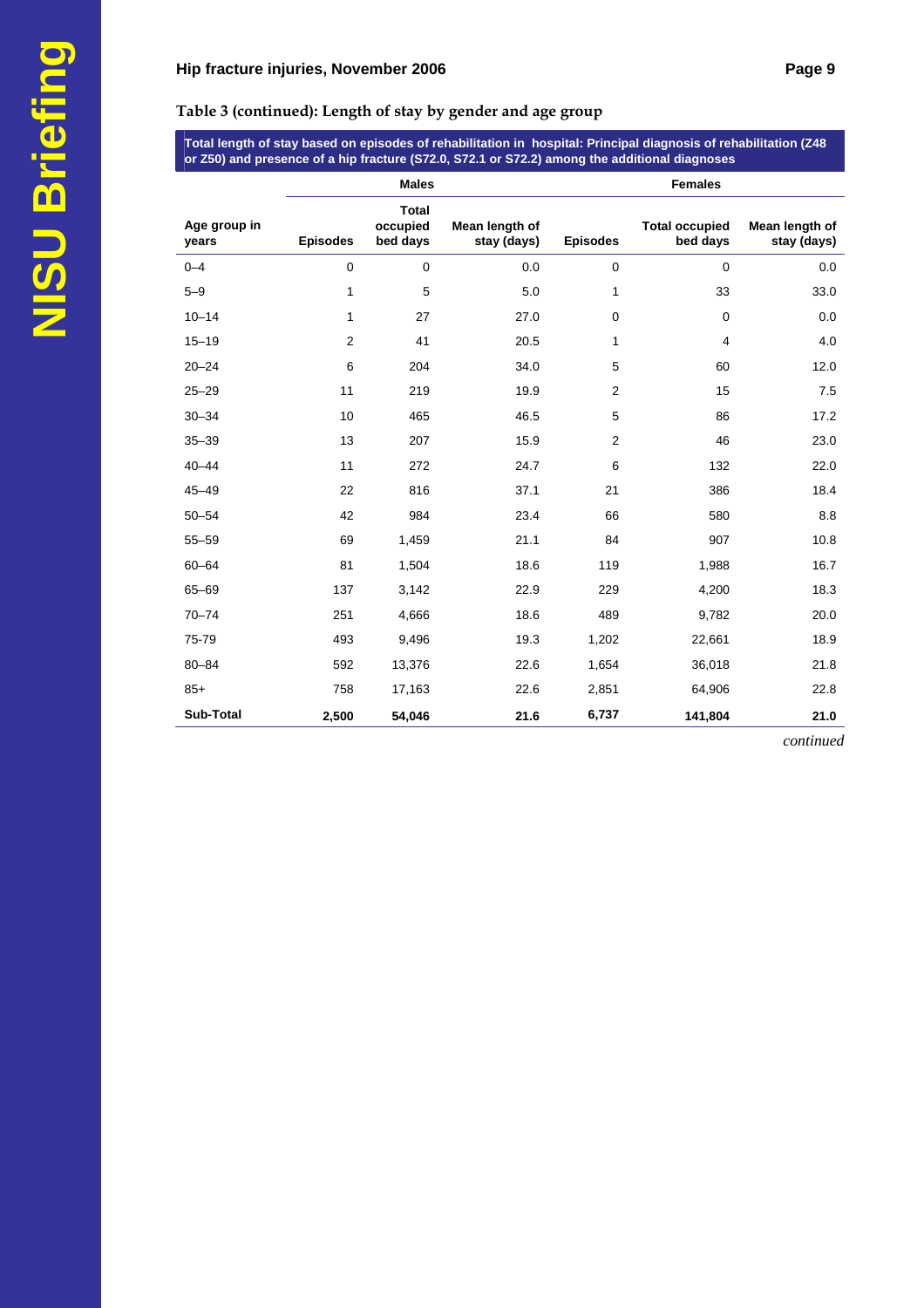#### **Table 3 (continued): Length of stay by gender and age group**

**Total length of stay based on other episodes of care suggestive of being associated with a hip fracture: Principal diagnosis was NEITHER rehabilitation NOR a hip fracture, but where a hip fracture (S72.0, S72.1 or S72.2) appeared among the additional diagnoses** 

|                       |                 | <b>Males</b>                         |                               |                 | <b>Females</b>                    |                               |
|-----------------------|-----------------|--------------------------------------|-------------------------------|-----------------|-----------------------------------|-------------------------------|
| Age group in<br>years | <b>Episodes</b> | <b>Total</b><br>occupied<br>bed days | Mean length of<br>stay (days) | <b>Episodes</b> | <b>Total occupied</b><br>bed days | Mean length of<br>stay (days) |
| $0 - 4$               | $\mathbf 0$     | $\mathbf 0$                          | 0.0                           | $\mathbf 0$     | $\mathbf 0$                       | 0.0                           |
| $5 - 9$               | $\pmb{0}$       | $\mathbf 0$                          | 0.0                           | 3               | $\overline{7}$                    | 2.3                           |
| $10 - 14$             | $\overline{4}$  | 29                                   | 7.3                           | 0               | $\mathbf 0$                       | 0.0                           |
| $15 - 19$             | 9               | 98                                   | 10.9                          | 2               | 14                                | 7.0                           |
| $20 - 24$             | 13              | 267                                  | 20.5                          | $\overline{2}$  | $\overline{7}$                    | 3.5                           |
| $25 - 29$             | 15              | 410                                  | 27.3                          | 4               | 120                               | 30.0                          |
| $30 - 34$             | 17              | 359                                  | 21.1                          | 6               | 140                               | 23.3                          |
| $35 - 39$             | 14              | 232                                  | 16.6                          | 5               | 110                               | 22.0                          |
| $40 - 44$             | 17              | 333                                  | 19.6                          | 5               | 63                                | 12.6                          |
| $45 - 49$             | 16              | 326                                  | 20.4                          | $\overline{7}$  | 144                               | 20.6                          |
| $50 - 54$             | 24              | 600                                  | 25.0                          | 12              | 315                               | 26.3                          |
| $55 - 59$             | 34              | 415                                  | 12.2                          | 23              | 212                               | 9.2                           |
| $60 - 64$             | 34              | 747                                  | 22.0                          | 25              | 541                               | 21.6                          |
| $65 - 69$             | 52              | 1,092                                | 21.0                          | 54              | 2,896                             | 53.6                          |
| $70 - 74$             | 82              | 2,845                                | 34.7                          | 114             | 2,444                             | 21.4                          |
| 75-79                 | 141             | 5,153                                | 36.5                          | 278             | 6,205                             | 22.3                          |
| $80 - 84$             | 197             | 4,949                                | 25.1                          | 377             | 11,253                            | 29.8                          |
| $85+$                 | 260             | 5,061                                | 19.5                          | 794             | 16,907                            | 21.3                          |
| Sub-Total             | 929             | 22,916                               | 24.7                          | $1,711*$        | 63,154                            | 36.9                          |
| <b>TOTAL</b>          | 9,619           | 147,703                              | 19.2                          | 24,144          | 378,395                           | 22.9                          |

\* 1 episode has been omitted due to an erroneous value for length of stay in hospital.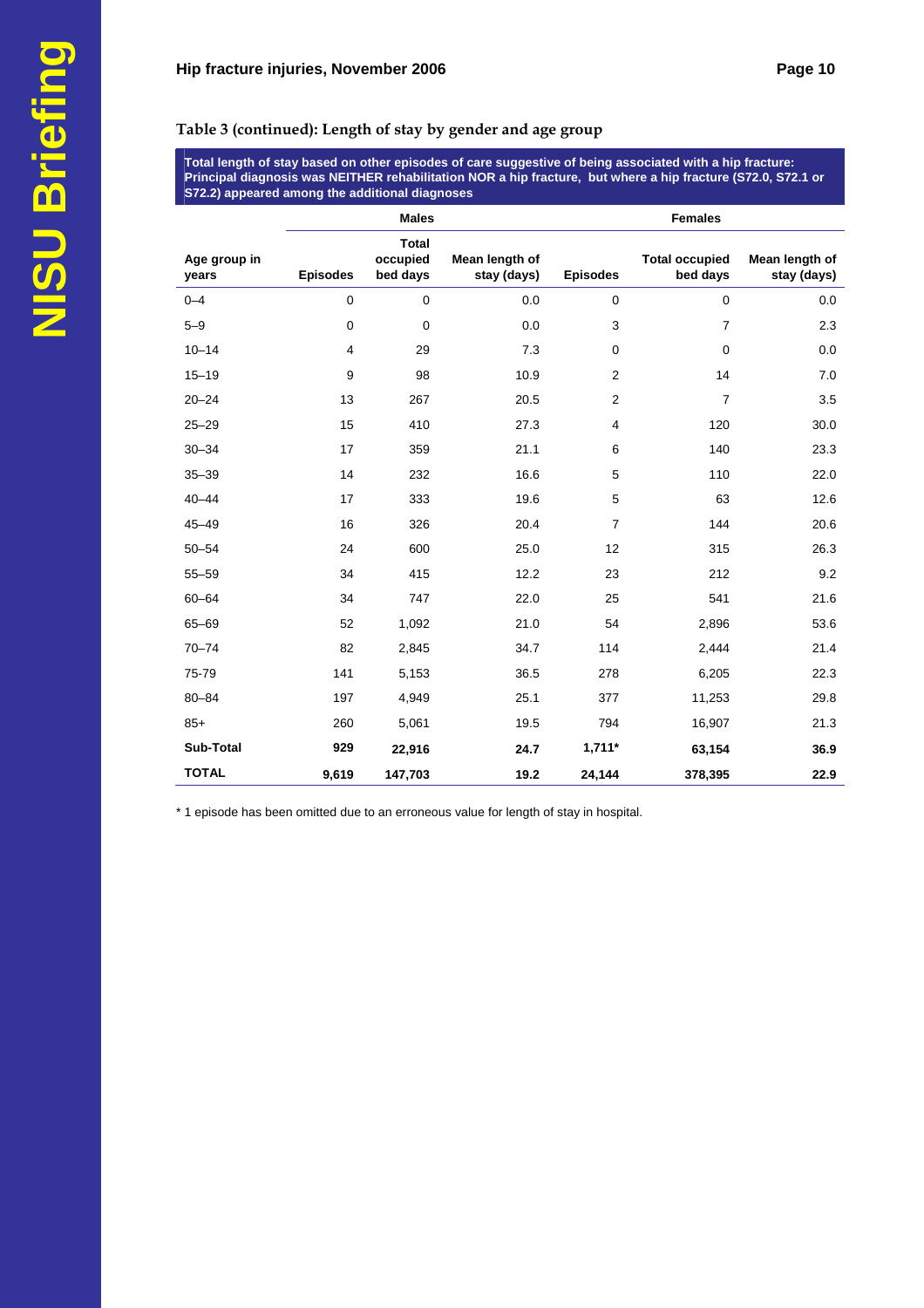Figure 5 shows the length of stay in hospital for the types of episode of care associated with hip fractures that are presented in Table 3. Total bed days increased with age. This increase is particularly steep after the age of 70. While the highest number of bed days were associated with episodes of acute care, the bed days for episodes or rehabilitation were also high (Table 4).

Due to small case numbers in younger age groups, Figure 5 has been restricted to ages 65 years and older.



**rehabilitation of hip fracture and other episodes of hospitalisation likely to be associated with hip fracture, Australia 2002–03, ages 65 years and over** 

#### **Table 4: Type of hip fracture hospitalisation episode by total number of bed days**

| Type of case                                                                                                      | <b>Total bed days</b> |
|-------------------------------------------------------------------------------------------------------------------|-----------------------|
| Episodes where principal diagnosis was hip fracture                                                               | 244.178               |
| Episodes where principal diagnosis was rehabilitation and hip fracture was among the<br>additional diagnoses      | 195,850               |
| Episodes where principal diagnosis was NOT rehabilitation, but hip fracture was<br>among the additional diagnoses | 88.709                |
| Total                                                                                                             | 528,737               |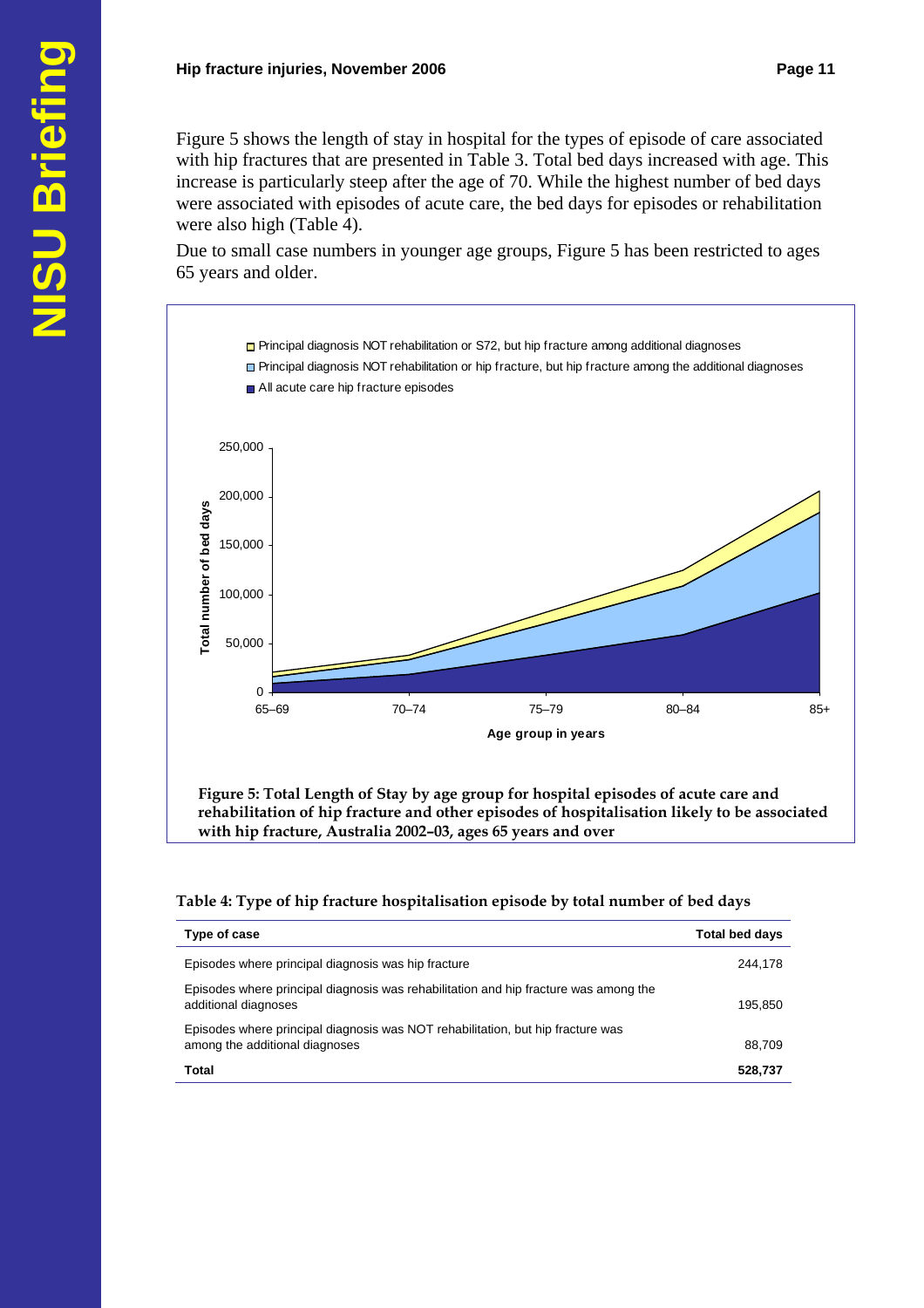# **Additional diagnoses**

A total of 2,641 hospitalisation episodes where the principal diagnosis was neither a hip fracture nor rehabilitation for a hip fracture, but where a hip fracture was present among the additional diagnoses were selected from hospitalisations that occurred during the year 2002–03. These episodes most frequently involved older age groups, particularly females aged 75 years and over (Figure 5).



Among males in this group (n=929), the most common principal diagnosis, up to the age of 65, was an injury code. At older ages, there was a greater variety in the type of principal diagnoses. While injury and poisoning were still common as a principal diagnosis, so were *Diseases of the circulatory and respiratory systems*, *Neoplasms*, and *Factors influencing health status and contact with health services* (Table 2).

Among females  $(n=1,712)$ , the most common principal diagnosis for the selected episodes, at ages less than 65 years, was an injury code. As for males, a more diverse range of principal diagnoses was found in female cases at ages 65 years and over, the most common being from the ranges for injury & poisoning, *Diseases of the circulatory and respiratory systems*, *Neoplasms*, *Mental & behavioural disorders*, *Musculoskeletal disorders* and *Factors influencing health status and contact with health services* (Table 3).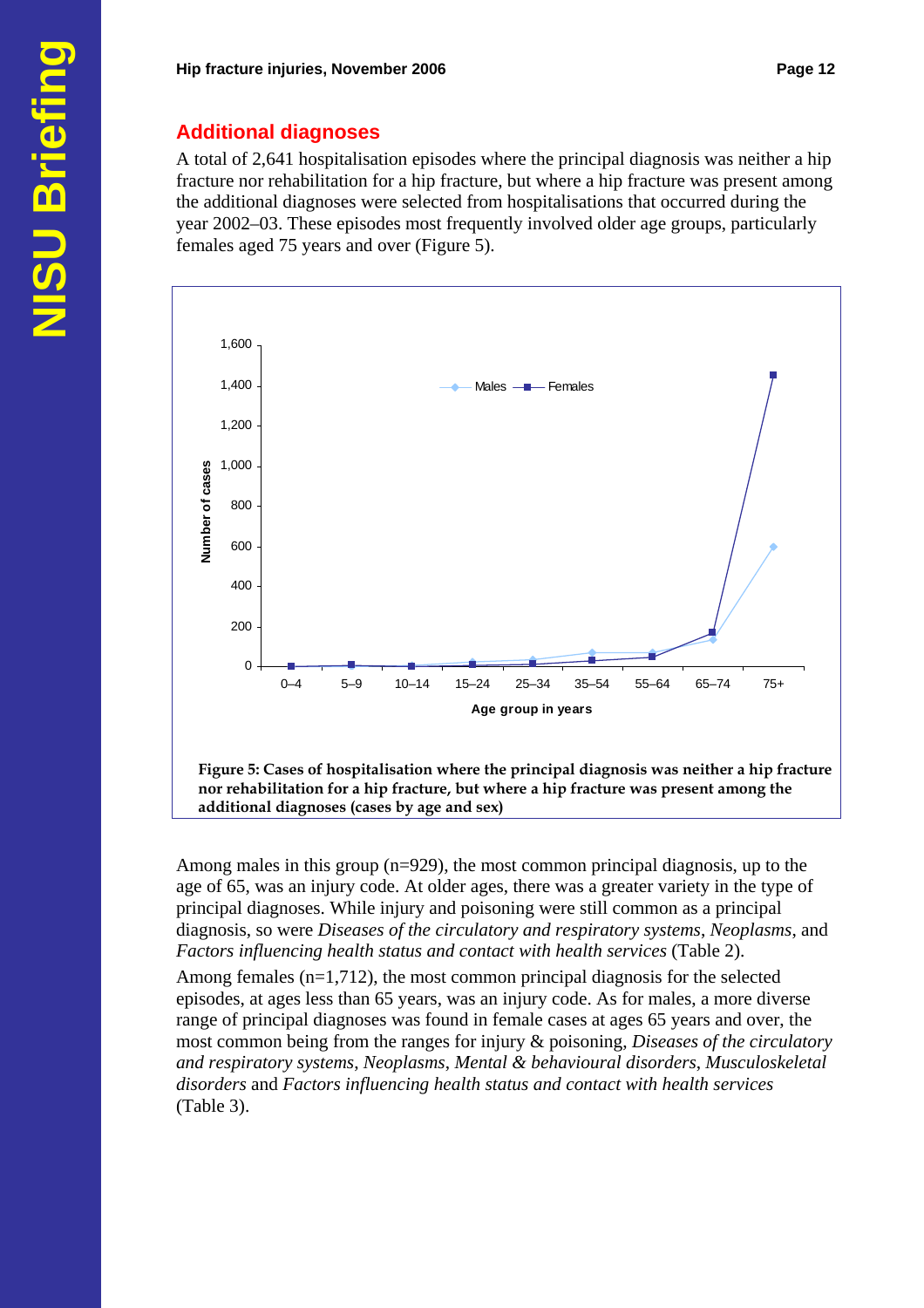Research into the process of certifying deaths associated with falls suggests that for elderly patients, who often have a number of co-morbidities, there is a tendency for medical practitioners to choose a 'natural' cause of death (e.g. diseases of the circulatory or respiratory systems) over an external cause, such as a fall (Goldacre 1993; Goldacre et al. 2002). Perhaps that this tendency also applies to the choice of principal diagnosis for elderly patients.

There is a clear association between conditions such as musculoskeletal disorders and neoplasms, and femoral fractures—musculoskeletal disorders, including osteoporosis (Gardner et al. 2005) and neoplasms (Stewart et al. 1978; Swanson et al. 2000) and their treatment (Small & Kachnic 2005) are risk factors for pathological fractures and increased likelihood of a fracture in the event of a fall.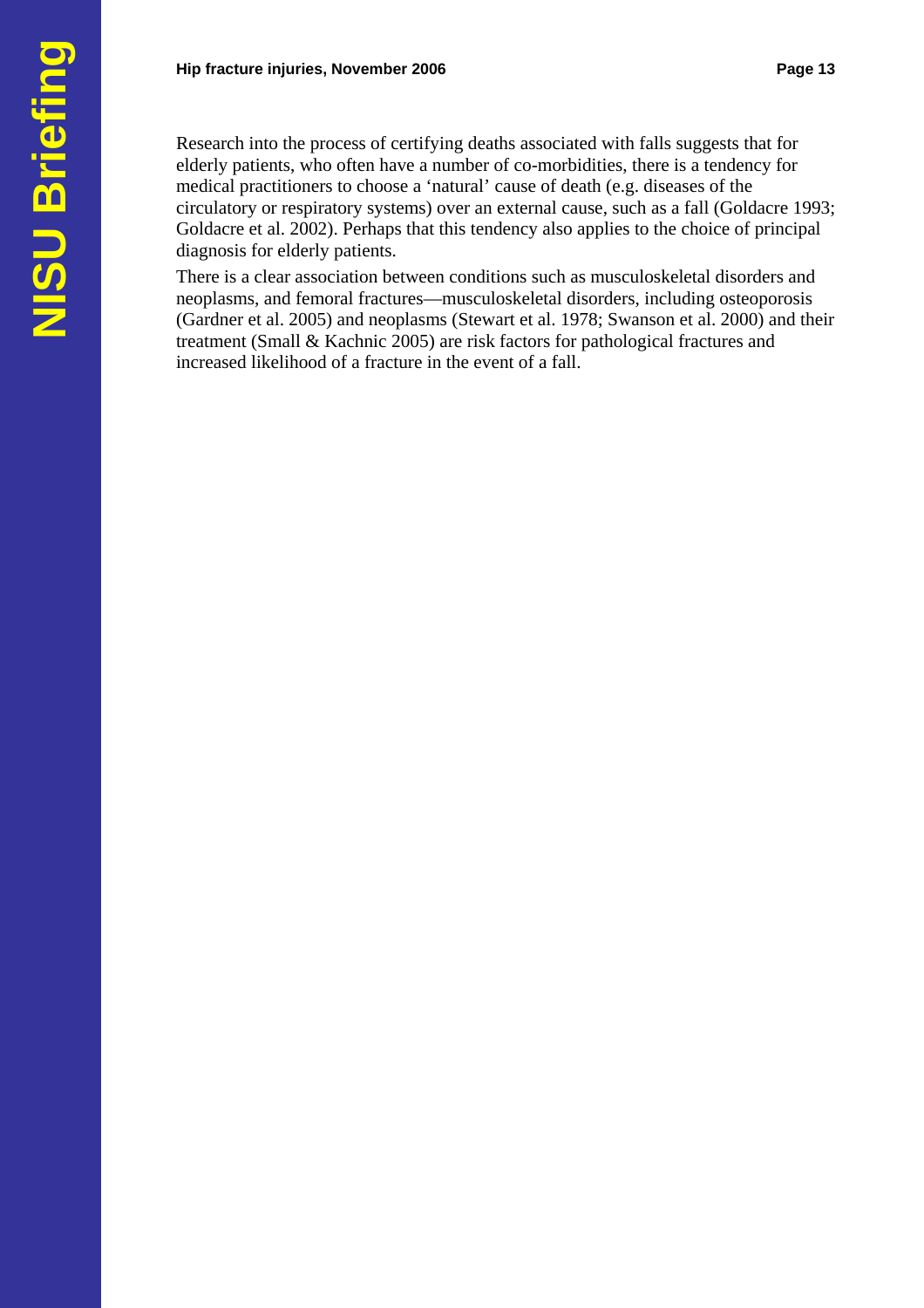# **NISU Briefing**

|                                                                       | $0 - 4$   |     | $5 - 9$      |     | $10 - 14$   |       | $15 - 24$       |       | $25 - 34$       | Age group in years | $35 - 54$   |                 | $55 - 64$       |                 | $65 - 74$      |              | $75+$ |       |
|-----------------------------------------------------------------------|-----------|-----|--------------|-----|-------------|-------|-----------------|-------|-----------------|--------------------|-------------|-----------------|-----------------|-----------------|----------------|--------------|-------|-------|
| <b>Principal diagnosis</b>                                            | <b>No</b> | %   | No           | %   | <b>No</b>   | %     | No              | $\%$  | No              | %                  | <b>No</b>   | $\%$            | <b>No</b>       | $\%$            | No             | $\%$         | No    | %     |
| Infectious diseases                                                   | 0         | 0.0 | 0            | 0.0 | 0           | 0.0   | 0               | 0.0   | $^{\star\star}$ | $^{\star\star}$    | $\mathbf 0$ | 0.0             | $^{\star\star}$ | $^{\star\star}$ | $\star\star$   | $\star\star$ | 15    | 2.5   |
| Neoplasms                                                             | 0         | 0.0 | 0            | 0.0 | 0           | 0.0   | 0               | 0.0   | 0               | 0.0                | $***$       | $***$           | 8               | 11.8            | 13             | 9.7          | 39    | 6.5   |
| Endocrine                                                             | 0         | 0.0 | 0            | 0.0 | 0           | 0.0   | 0               | 0.0   | 0               | 0.0                | $***$       | $***$           | $^{\star\star}$ | $^{\star\star}$ | 6              | 4.5          | 12    | 2.0   |
| Mental & behavioural disorders                                        | 0         | 0.0 | 0            | 0.0 | $\mathbf 0$ | 0.0   | $^{\star\star}$ | $***$ | $^{\star\star}$ | $***$              | $***$       | $^{\star\star}$ | 6               | 8.8             | 6              | 4.5          | 30    | 5.0   |
| Diseases of the nervous system                                        | 0         | 0.0 | 0            | 0.0 | 0           | 0.0   | 0               | 0.0   | $\mathbf 0$     | 0.0                | $***$       | $***$           | $***$           | $^{\star\star}$ | 8              | 6.0          | 15    | 2.5   |
| Diseases of the circulatory system                                    | 0         | 0.0 | 0            | 0.0 | 0           | 0.0   | 0               | 0.0   | 1               | 3.1                | $***$       | $^{\star\star}$ | 5               | 7.4             | $\overline{7}$ | 5.2          | 70    | 11.7  |
| Diseases of the respiratory system                                    | 0         | 0.0 | 0            | 0.0 | $\mathbf 0$ | 0.0   | $\mathbf 0$     | 0.0   | 0               | 0.0                | $***$       | $***$           | $***$           | $***$           | 13             | 9.7          | 42    | 7.0   |
| Diseases of the digestive system                                      | 0         | 0.0 | 0            | 0.0 | 0           | 0.0   | 0               | 0.0   | 0               | 0.0                | 0           | 0.0             | $***$           | $^{\star\star}$ | $\overline{7}$ | 5.2          | 24    | 4.0   |
| Diseases of the musculoskeletal system                                | 0         | 0.0 | 0            | 0.0 | 0           | 0.0   | 0               | 0.0   | 0               | 0.0                | $***$       | $^{\star\star}$ | $\star\star$    | $***$           | 6              | 4.5          | 17    | 2.8   |
| Diseases of the genitourinary system                                  | 0         | 0.0 | $\mathbf{0}$ | 0.0 | 0           | 0.0   | 0               | 0.0   | 0               | 0.0                | **          | $***$           | $***$           | $***$           | $***$          | $***$        | 21    | 3.5   |
| Symptoms, signs & abnormal clinical<br>and laboratory findings, nec.  | 0         | 0.0 | $\mathbf{0}$ | 0.0 | 0           | 0.0   | $\mathbf 0$     | 0.0   | 0               | 0.0                | $***$       | $***$           | $\mathbf 0$     | 0.0             | $\mathbf 0$    | 0.0          | 32    | 5.4   |
| Injury & poisoning                                                    | 0         | 0.0 | $\mathbf{0}$ | 0.0 | $***$       | $***$ | 20              | 90.9  | 27              | 84.4               | 47          | 66.2            | 23              | 33.8            | 31             | 23.1         | 58    | 9.7   |
| Factors influencing health status and<br>contact with health services | 0         | 0.0 | 0            | 0.0 | $\mathbf 0$ | 0.0   | $\mathbf{1}$    | 4.5   | 2               | 6.3                | 8           | 11.3            | 10              | 14.7            | 29             | 21.6         | 212   | 35.5  |
| Other                                                                 | $\Omega$  | 0.0 | $\Omega$     | 0.0 | 0           | 0.0   | $\mathbf 0$     | 0.0   | $\Omega$        | 0.0                | $\Omega$    | 0.0             | 0               | 0.0             | $***$          | $***$        | 11    | 1.8   |
| <b>Total</b>                                                          | 0         | 0.0 | 0            | 0.0 | $***$       | $***$ | 22              | 100.0 | 32              | 100.0              | 71          | 100.0           | 68              | 100.0           | 134            | 100.0        | 598   | 100.0 |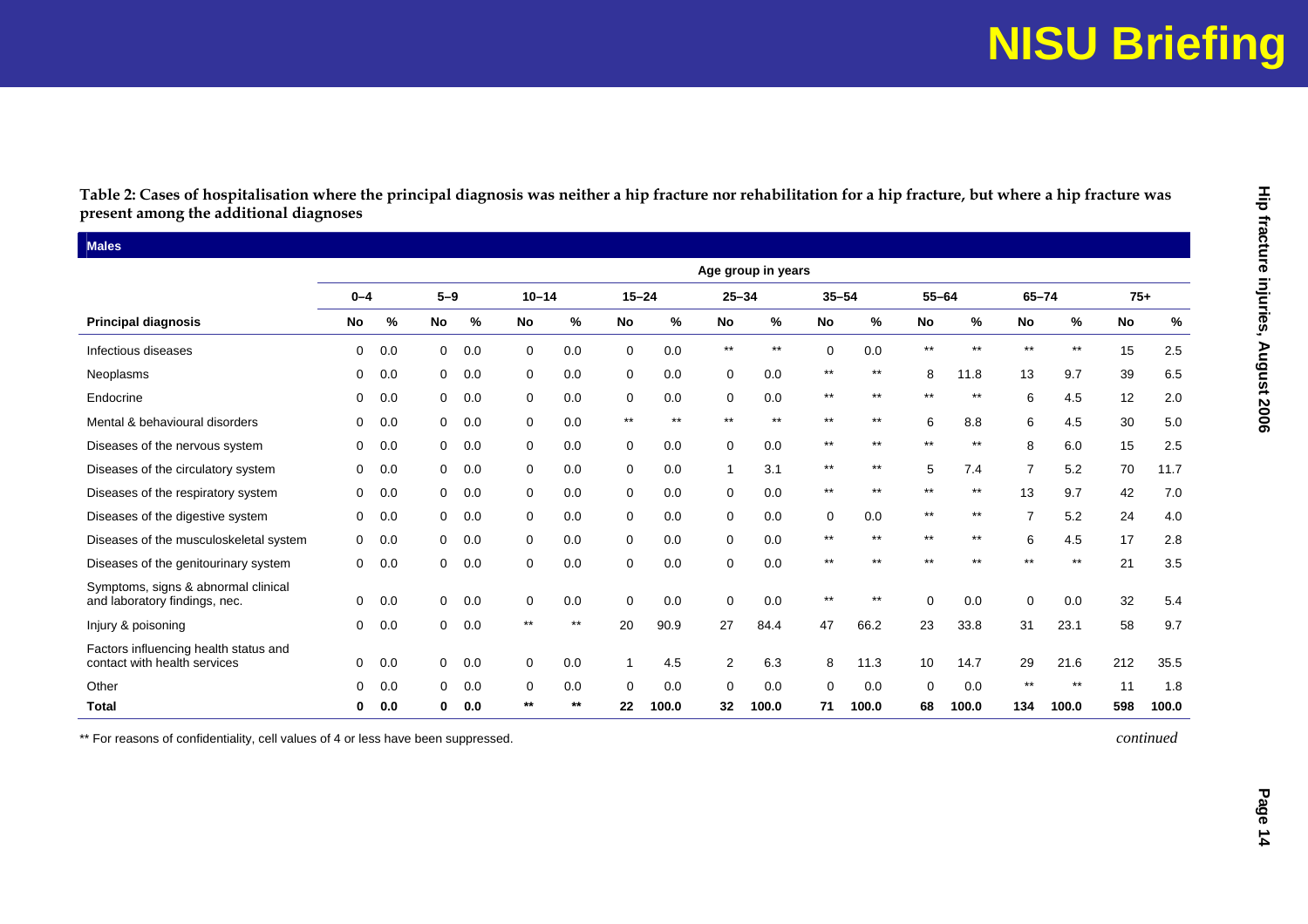# **NISU Briefing**

|                                                                       |             |     |                 |                 |             |      |              |                 |             | Age group in years |                 |       |             |       |                 |              |       |       |
|-----------------------------------------------------------------------|-------------|-----|-----------------|-----------------|-------------|------|--------------|-----------------|-------------|--------------------|-----------------|-------|-------------|-------|-----------------|--------------|-------|-------|
|                                                                       | $0 - 4$     |     | $5-9$           |                 | $10 - 14$   |      | $15 - 24$    |                 | $25 - 34$   |                    | $35 - 54$       |       | $55 - 64$   |       | $65 - 74$       |              | $75+$ |       |
| <b>Principal diagnosis</b>                                            | No          | %   | No              | %               | No          | $\%$ | No           | %               | <b>No</b>   | $\%$               | No              | %     | No          | $\%$  | No              | %            | No    | $\%$  |
| Infectious diseases                                                   | 0           | 0.0 | 0               | 0.0             | $\mathbf 0$ | 0.0  | $\mathbf 0$  | 0.0             | $\mathbf 0$ | 0.0                | $^{\star\star}$ | $***$ | $\mathbf 0$ | 0.0   | $^{\star\star}$ | $\star\star$ | 23    | 1.6   |
| Neoplasms                                                             | 0           | 0.0 | 0               | 0.0             | 0           | 0.0  | $\mathbf 0$  | 0.0             | $\mathbf 0$ | 0.0                | 5               | 17.2  | 3           | 6.3   | 12              | 7.1          | 40    | 2.8   |
| Endocrine                                                             | 0           | 0.0 | 0               | 0.0             | 0           | 0.0  | 0            | 0.0             | 0           | 0.0                | $***$           | $***$ | $***$       | $***$ | $\overline{7}$  | 4.2          | 20    | 1.4   |
| Mental & behavioural disorders                                        | 0           | 0.0 | $\pmb{0}$       | 0.0             | $\mathbf 0$ | 0.0  | $\star\star$ | $^{\star\star}$ | $\mathbf 0$ | 0.0                | -1              | 3.4   | 0           | 0.0   | 12              | 7.1          | 81    | 5.6   |
| Diseases of the nervous system                                        | $\mathbf 0$ | 0.0 | 0               | 0.0             | 0           | 0.0  | $\mathbf 0$  | 0.0             | $\mathbf 0$ | 0.0                | $\mathbf 0$     | 0.0   | -1          | 2.1   | $\overline{7}$  | 4.2          | 31    | 2.1   |
| Diseases of the circulatory system                                    | 0           | 0.0 | 0               | 0.0             | 0           | 0.0  | $\mathbf 0$  | 0.0             | $\mathbf 0$ | 0.0                | 0               | 0.0   | 3           | 6.3   | 20              | 11.9         | 132   | 9.1   |
| Diseases of the respiratory system                                    | 0           | 0.0 | 0               | 0.0             | 0           | 0.0  | $\mathbf 0$  | 0.0             | $\mathbf 0$ | 0.0                | 0               | 0.0   | 3           | 6.3   | 12              | 7.1          | 66    | 4.6   |
| Diseases of the digestive system                                      | $\mathbf 0$ | 0.0 | $\mathbf 0$     | 0.0             | $\mathbf 0$ | 0.0  | $\mathbf 0$  | 0.0             | $\mathbf 0$ | 0.0                | $\mathbf 0$     | 0.0   | **          | $***$ | $***$           | $***$        | 40    | 2.8   |
| Diseases of the musculoskeletal system                                | $\mathbf 0$ | 0.0 | $^{\star\star}$ | $^{\star\star}$ | 0           | 0.0  | $\mathbf 0$  | 0.0             | 0           | 0.0                | 0               | 0.0   | 9           | 18.8  | 10              | 6.0          | 45    | 3.1   |
| Diseases of the genitourinary system                                  | 0           | 0.0 | 0               | 0.0             | 0           | 0.0  | 0            | 0.0             | $\mathbf 0$ | 0.0                | $\mathbf 0$     | 0.0   | $\mathbf 0$ | 0.0   | $***$           | $***$        | 45    | 3.1   |
| Symptoms, signs & abnormal clinical<br>and laboratory findings, nec.  | 0           | 0.0 | 0               | 0.0             | 0           | 0.0  | 0            | 0.0             | $\mathbf 0$ | 0.0                | $\mathbf 0$     | 0.0   | 0           | 0.0   | 6               | 3.6          | 54    | 3.7   |
| Injury & poisoning                                                    | $\mathbf 0$ | 0.0 | $***$           | $***$           | $\mathbf 0$ | 0.0  | $***$        | $***$           | 9           | 90.0               | 16              | 55.2  | 14          | 29.2  | 28              | 16.7         | 183   | 12.6  |
| Factors influencing health status and<br>contact with health services | $\mathbf 0$ | 0.0 | $^{\star\star}$ | $^{\star\star}$ | $\mathbf 0$ | 0.0  | $***$        | $***$           | $\Omega$    | 0.0                | 5               | 17.2  | 13          | 27.1  | 47              | 28.0         | 654   | 45.1  |
| Other                                                                 | 0           | 0.0 | 0               | 0.0             | 0           | 0.0  | 0            | 0.0             |             | 10.0               | $\mathbf 0$     | 0.0   | 0           | 0.0   | $***$           | $***$        | 35    | 2.4   |
| <b>Total</b>                                                          | $\mathbf 0$ | 0.0 | **              | $\star\star$    | $\bf{0}$    | 0.0  | 5            | 100.0           | 10          | 100.0              | 29              | 100.0 | 48          | 100.0 | 168             | 100.0        | 1,449 | 100.0 |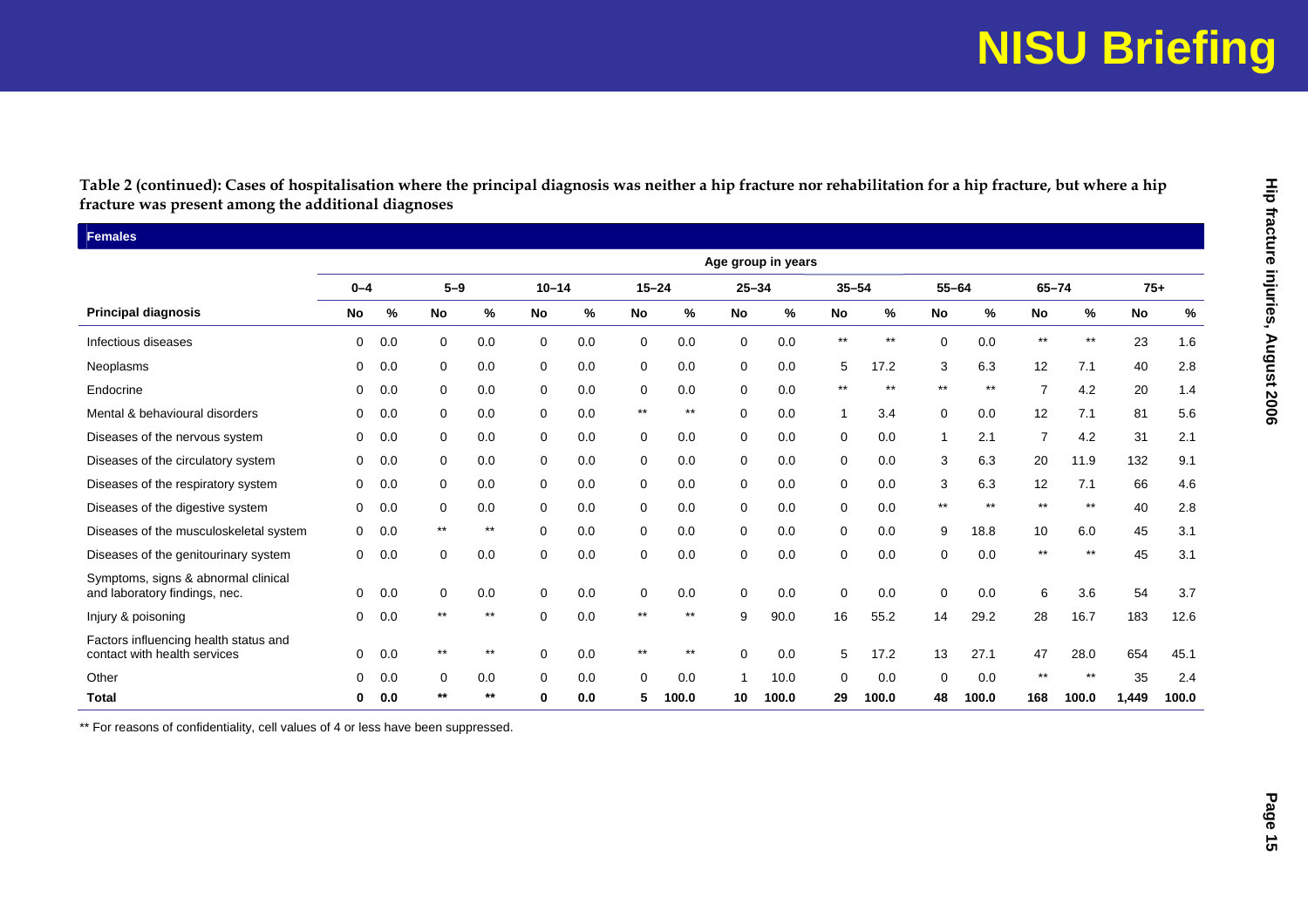The frequency of hip fractures in residential institutions (Table 6) was high in relation to the proportion of the population living in such settings\*. This probably reflects the comparatively poor state of health and attendant frailty experienced by this sector of the community (Australian Institute of Health and Welfare 2005).

#### **Table 6: Place where incident occurred**

|                                                           |                 |                 |                 |              | Age group in years |       |          |       |        |       |
|-----------------------------------------------------------|-----------------|-----------------|-----------------|--------------|--------------------|-------|----------|-------|--------|-------|
| Place where injury                                        | $0-14$ yrs      |                 | 15-24 yrs       |              | $25-65$ yrs        |       | $65+yrs$ |       | Total  |       |
| occurred                                                  | Count           | %               | Count           | %            | Count              | %     | Count    | %     | Count  | %     |
| <b>Males</b>                                              |                 |                 |                 |              |                    |       |          |       |        |       |
| Home                                                      | 12              | 15.8            | $^{\star\star}$ | $***$        | 223                | 29.4  | 1,871    | 43.3  | 2,109  | 40.5  |
| <b>Residential institution</b>                            | 0               | 0.0             | $\mathbf 0$     | 0.0          | 31                 | 4.1   | 954      | 22.1  | 985    | 18.9  |
| School, other institution &<br>public administration area | 7               | 9.2             | $***$           | $***$        | 28                 | 3.7   | 422      | 9.8   | 459    | 8.8   |
| Sports and athletics area                                 | 14              | 18.4            | $\overline{7}$  | 13.5         | 33                 | 4.3   | 25       | 0.6   | 79     | 1.5   |
| Street and highway                                        | 4               | 5.3             | 14              | 26.9         | 116                | 15.3  | 169      | 3.9   | 303    | 5.8   |
| Trade and service area                                    | $***$           | $***$           | $\star\star$    | $***$        | 30                 | 4.0   | 103      | 2.4   | 138    | 2.6   |
| Industrial and construction<br>area                       | 0               | 0.0             | $\mathbf 0$     | 0.0          | 20                 | 2.6   | 5        | 0.1   | 25     | 0.5   |
| Farm                                                      | $***$           | $***$           | $***$           | $***$        | 11                 | 1.4   | 24       | 0.6   | 38     | 0.7   |
| Other specified place of<br>occurrence                    | $***$           | $***$           | 5               | 9.6          | 40                 | 5.3   | 52       | 1.2   | 101    | 1.9   |
| Unspecified place of<br>occurrence                        | 27              | 35.5            | 16              | 30.8         | 216                | 28.5  | 614      | 14.2  | 873    | 16.7  |
| Place not reported/not<br>applicable                      | $***$           | **              | $***$           | $***$        | 11                 | 1.4   | 87       | 2.0   | 103    | 2.0   |
| <b>Total</b>                                              | 76              | 100.0           | 52              | 100.0        | 759                | 100.0 | 4326     | 100.0 | 5,213  | 100.0 |
| <b>Females</b>                                            |                 |                 |                 |              |                    |       |          |       |        |       |
| Home                                                      | 15              | 34.9            | $\mathbf 0$     | 0.0          | 315                | 45.0  | 5,480    | 43.4  | 5,810  | 43.3  |
| <b>Residential institution</b>                            | 0               | 0.0             | $\mathbf 0$     | 0.0          | 28                 | 4.0   | 3,453    | 27.3  | ,3481  | 26.0  |
| School, other institution &<br>public administration area | $***$           | $***$           | $\mathbf 0$     | 0.0          | 33                 | 4.7   | 1140     | 9.0   | 1176   | 8.8   |
| Sports and athletics area                                 | 6               | 14.0            | $^{\star\star}$ | $\star\star$ | 13                 | 1.9   | 32       | 0.3   | 52     | 0.4   |
| Street and highway                                        | $***$           | $***$           | 9               | 47.4         | 45                 | 6.4   | 372      | 2.9   | 427    | 3.2   |
| Trade and service area                                    | 0               | 0.0             | $***$           | $***$        | 32                 | 4.6   | 309      | 2.4   | 342    | 2.6   |
| Industrial and construction<br>area                       | 0               | 0.0             | 0               | 0.0          | $***$              | $***$ | 8        | 0.1   | 9      | 0.1   |
| Farm                                                      | 0               | 0.0             | 0               | 0.0          | 5                  | 0.7   | 8        | 0.1   | 13     | 0.1   |
| Other specified place of<br>occurrence                    | 0               | 0.0             | **              | $***$        | 35                 | 5.0   | 121      | $1.0$ | 158    | $1.2$ |
| Unspecified place of<br>occurrence                        | 16              | 37.2            | 6               | 31.6         | 182                | 26.0  | 1,516    | 12.0  | 1,720  | 12.8  |
| Place not reported/not<br>applicable                      | $^{\star\star}$ | $^{\star\star}$ | $\pmb{0}$       | 0.0          | 11                 | 1.6   | 202      | 1.6   | 215    | 1.6   |
| <b>Total</b>                                              | 43              | 100.0           | 19              | 100.0        | 700                | 100.0 | 12641    | 100.0 | 13,403 | 100.0 |

\*\* For reasons of confidentiality, cell values of 4 or less have been suppressed.

 $\overline{a}$ 

<sup>\*</sup> As at 30 June 2004, about 5% of people aged 65 years and over were permanent aged care residents. In addition, during the year ending 30 June 2004, there were 17 respite admissions into residential services per 1,000 people in the same age group.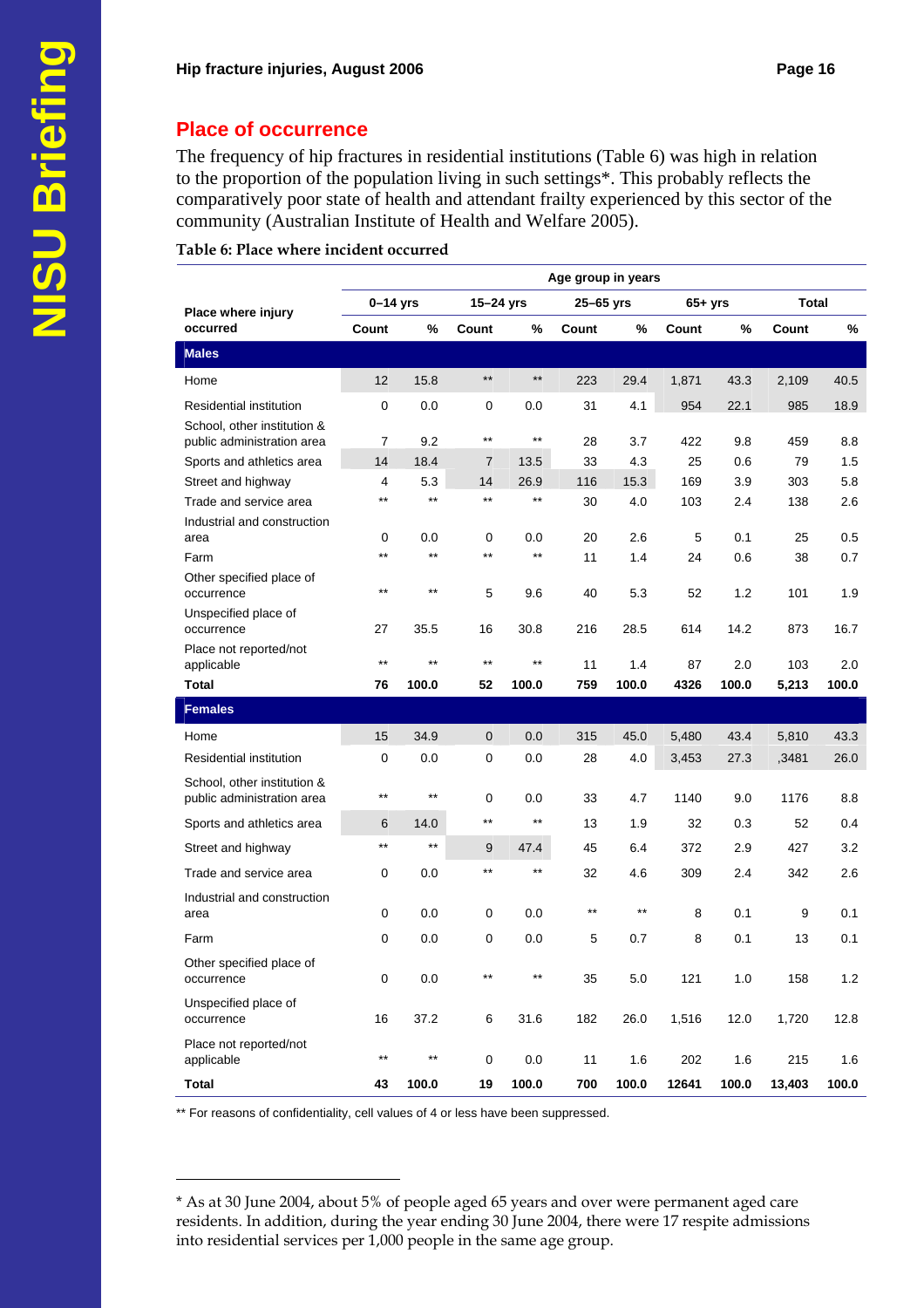# **External causes of injury**

The three most common types of external causes of hip fracture were falls, transportation and complications of medical and surgical care. In these three categories, female rates were higher than male rates for falls and complications of medical and surgical care. The converse was the case for transportation (Table 7).

Falls were much the most commonly recorded external cause of hip fractures (91%). Transportation was also a common external cause of hip fractures, particularly for males. Table 7 lists *Complications of surgical and medical care* as an external cause for a notable number of hip fracture cases. Analyses of coroners data undertaken at NISU suggests that, in such cases, a person has sustained a hip fracture as the result of an external cause—typically a fall—and has subsequently died due to complications of a procedure to repair the fracture (Kreisfeld & Harrison 2006).

There was some variation between age groups. Falls were the most common external cause of hip fracture in children 0–14 years and from age 35 years. In the age range 15 and 34 years, transportation was the most common mechanism of hip fractures, though falls account for more than one-third of cases (Table 8).

|                                            | <b>Males</b> |       | <b>Females</b> |       | <b>Persons</b> | Rate<br>Ratio |       |
|--------------------------------------------|--------------|-------|----------------|-------|----------------|---------------|-------|
| <b>External Cause</b>                      | Count        | Rate  | Count          | Rate  | Count          | Rate          | (M:F) |
| Not an external cause                      | 95           | 1.5   | 211            | 1.7   | 306            | 1.2           | 0.9   |
| Transportation                             | 326          | 2.6   | 194            | 1.8   | 520            | 3.5           | 1.4   |
| Falls                                      | 4,518        | 83.1  | 12,440         | 99.8  | 16,958         | 57.0          | 0.8   |
| Complications of surgical and medical care | 144          | 2.4   | 351            | 2.7   | 495            | 1.9           | 0.9   |
| Other Unintentional                        | 109          | 1.3   | 194            | 1.6   | 303            | 1.5           | 0.8   |
| Other Intentional                          | 20           | 0.2   | 13             | 0.1   | 33             | 0.2           | 2.0   |
| Undetermined intent                        | $***$        | $***$ | 0              | 0.0   | $***$          | $***$         | 0.0   |
| <b>Total</b>                               | 5,213        | 91.3  | 13,403         | 107.8 | 18,616         | 65.0          | 0.8   |

#### **Table 7: External cause of Hip Fracture hospitalisations by age group, Australia 2002–03**

\*\* For reasons of confidentiality, cell values of 4 or less have been suppressed.

#### **Table 8: Hip fracture by external cause and age (proportions)**

|                       | Transportation | <b>Falls</b><br>(including<br>X59+fracture) | Other<br>unintentional* | <b>Complications</b><br>of medical<br>and surgical<br>care | Other | Total |
|-----------------------|----------------|---------------------------------------------|-------------------------|------------------------------------------------------------|-------|-------|
| Age group<br>in years | %              | %                                           | %                       | %                                                          | %     | %     |
| $0 - 4$               | $\mathbf 0$    | 85                                          | 5                       | 0                                                          | 10    | 100   |
| $5 - 9$               | 6              | 61                                          | 22                      | 0                                                          | 11    | 100   |
| $10 - 14$             | 19             | 52                                          | 21                      | $\mathbf 0$                                                | 9     | 100   |
| $15 - 24$             | 61             | 34                                          | 3                       | 0                                                          | 3     | 100   |
| $25 - 34$             | 53             | 38                                          | 3                       | $\overline{2}$                                             | 5     | 100   |
| $35 - 54$             | 21             | 69                                          | 5                       | 1                                                          | 3     | 100   |
| $55 - 64$             | $\overline{7}$ | 86                                          | 3                       | $\overline{2}$                                             | 2     | 100   |
| $65 - 74$             | 3              | 91                                          | $\overline{2}$          | $\overline{2}$                                             | 1     | 100   |
| $75+$                 | 1              | 93                                          | 1                       | 3                                                          | 2     | 100   |

\*The category 'Other unintentional injury' includes a wide variety of mechanisms of injury.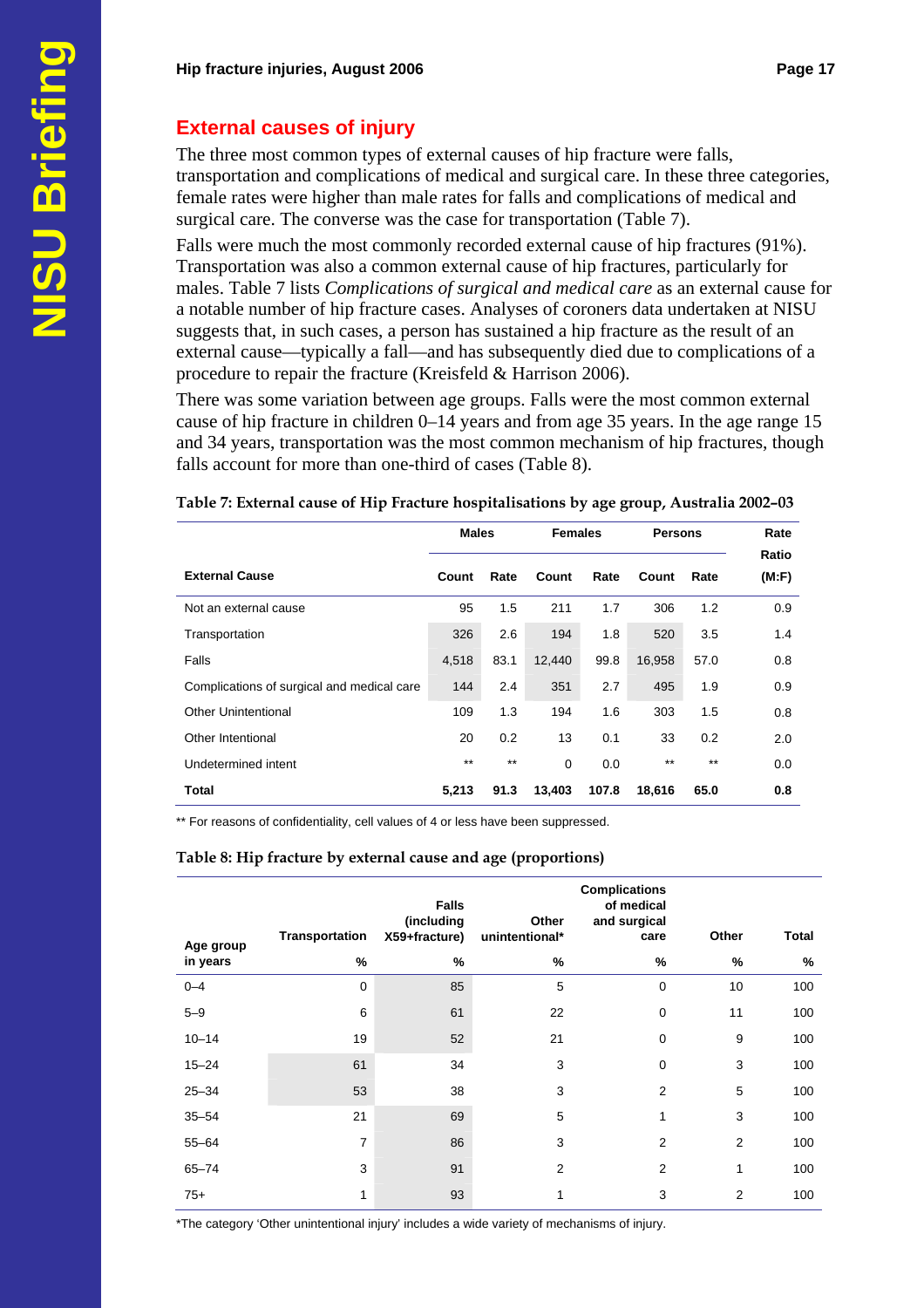# **Mechanism of fall-related injury resulting in hip fracture**

Because falls were by far the most frequent cause of hip fracture (91%), fall-related cases were further investigated to explore the specific mechanisms involved (Table 9). Although not presented in Table 9, there was little difference between mechanisms as a function of gender.

|  | Table 9: Mechanism of fall for injury hospitalisations by age group, Australia 2002–03 |  |
|--|----------------------------------------------------------------------------------------|--|
|  |                                                                                        |  |
|  |                                                                                        |  |

| ICD-10-AM Code<br>%<br>%<br>%<br>%<br>No<br>No<br>No<br>No<br>No<br>W <sub>00</sub><br>Fall on same level<br>involving ice and snow<br>$***$<br>**<br>**<br>$\pmb{0}$<br>0.0<br>$\mathbf 0$<br>0.0<br>$\pmb{0}$<br>0.0<br>W01<br>Fall on same level<br>from slipping, tripping<br>and stumbling<br>$\star\star$<br>$***$<br>5<br>9.1<br>435<br>41.7<br>5,676<br>37.4<br>6,119<br>W02<br>Fall involving ice-<br>skates, skis, roller-<br>skates or skateboards<br>$***$<br>$**$<br>**<br>$***$<br>19<br>1.8<br>24<br>W03<br>Other fall on same<br>level due to collision<br>with, or pushing by,<br>another person<br>10<br>18.2<br>1.2<br>0<br>0.0<br>12<br>85<br>0.6<br>107<br>W04<br>Fall while being<br>carried or supported<br>by other persons<br>$***$<br>$***$<br>$***$<br>0.0<br>0<br>0<br>0.0<br>0<br>0.0 |  | $0-14$ yrs | 15-24 yrs | 25-64 yrs | $65+yrs$ |  | <b>Total</b> |              |
|--------------------------------------------------------------------------------------------------------------------------------------------------------------------------------------------------------------------------------------------------------------------------------------------------------------------------------------------------------------------------------------------------------------------------------------------------------------------------------------------------------------------------------------------------------------------------------------------------------------------------------------------------------------------------------------------------------------------------------------------------------------------------------------------------------------------|--|------------|-----------|-----------|----------|--|--------------|--------------|
|                                                                                                                                                                                                                                                                                                                                                                                                                                                                                                                                                                                                                                                                                                                                                                                                                    |  |            |           |           |          |  |              | %            |
|                                                                                                                                                                                                                                                                                                                                                                                                                                                                                                                                                                                                                                                                                                                                                                                                                    |  |            |           |           |          |  |              |              |
|                                                                                                                                                                                                                                                                                                                                                                                                                                                                                                                                                                                                                                                                                                                                                                                                                    |  |            |           |           |          |  |              | 37.6         |
|                                                                                                                                                                                                                                                                                                                                                                                                                                                                                                                                                                                                                                                                                                                                                                                                                    |  |            |           |           |          |  |              | 0.1          |
|                                                                                                                                                                                                                                                                                                                                                                                                                                                                                                                                                                                                                                                                                                                                                                                                                    |  |            |           |           |          |  |              | 0.7          |
|                                                                                                                                                                                                                                                                                                                                                                                                                                                                                                                                                                                                                                                                                                                                                                                                                    |  |            |           |           |          |  |              | $***$        |
| <b>W05</b><br>Fall involving<br>wheelchair<br>0<br>0.0<br>0<br>0.0<br>12<br>1.2<br>88<br>0.6<br>100                                                                                                                                                                                                                                                                                                                                                                                                                                                                                                                                                                                                                                                                                                                |  |            |           |           |          |  |              | 0.6          |
| <b>W06</b><br>Fall involving bed<br>$***$<br>$^{\star\star}$<br>0<br>0.0<br>30<br>2.9<br>791<br>5.2<br>823                                                                                                                                                                                                                                                                                                                                                                                                                                                                                                                                                                                                                                                                                                         |  |            |           |           |          |  |              | 5.1          |
| <b>W07</b><br>Fall involving chair<br>$***$<br>$***$<br>$***$<br>$^{\star\star}$<br>24<br>2.3<br>516<br>3.4<br>544                                                                                                                                                                                                                                                                                                                                                                                                                                                                                                                                                                                                                                                                                                 |  |            |           |           |          |  |              | 3.3          |
| <b>W08</b><br>Fall involving other<br>furniture<br>$^{\star\star}$<br>$***$<br>0.0<br>19<br>0<br>7<br>0.7<br>0.1<br>28                                                                                                                                                                                                                                                                                                                                                                                                                                                                                                                                                                                                                                                                                             |  |            |           |           |          |  |              | 0.2          |
| W09<br>Fall involving<br>playground equipment<br>$***$<br>$***$<br>6<br>10.9<br>0<br>0.0<br>0<br>0.0<br>8                                                                                                                                                                                                                                                                                                                                                                                                                                                                                                                                                                                                                                                                                                          |  |            |           |           |          |  |              | 0.0          |
| W10<br>Fall on and from stairs<br>and steps<br>6<br>10.9<br>0<br>0.0<br>56<br>5.4<br>559<br>3.7<br>621                                                                                                                                                                                                                                                                                                                                                                                                                                                                                                                                                                                                                                                                                                             |  |            |           |           |          |  |              | 3.8          |
| W11<br>Fall on and from<br>ladder                                                                                                                                                                                                                                                                                                                                                                                                                                                                                                                                                                                                                                                                                                                                                                                  |  |            |           |           |          |  |              |              |
| 0.0<br>0<br>0.0<br>0<br>39<br>3.7<br>74<br>0.5<br>113<br>W12<br>Fall on and from                                                                                                                                                                                                                                                                                                                                                                                                                                                                                                                                                                                                                                                                                                                                   |  |            |           |           |          |  |              | 0.7          |
| scaffolding<br>0.0<br>$\mathbf 0$<br>5<br>0<br>0.0<br>5<br>0.5<br>0<br>0.0                                                                                                                                                                                                                                                                                                                                                                                                                                                                                                                                                                                                                                                                                                                                         |  |            |           |           |          |  |              | 0.0          |
| W13<br>Fall from, out of or<br>through building or<br>structure                                                                                                                                                                                                                                                                                                                                                                                                                                                                                                                                                                                                                                                                                                                                                    |  |            |           |           |          |  |              |              |
| $***$<br>$***$<br>$***$<br>$***$<br>24<br>2.3<br>0.2<br>23<br>52<br>W14<br>Fall from tree                                                                                                                                                                                                                                                                                                                                                                                                                                                                                                                                                                                                                                                                                                                          |  |            |           |           |          |  |              | 0.3          |
| 0<br>0<br>6<br>0.6<br>6<br>0.0<br>12<br>0.0<br>0.0<br>W15<br>Fall from cliff<br>$***$                                                                                                                                                                                                                                                                                                                                                                                                                                                                                                                                                                                                                                                                                                                              |  |            |           |           |          |  |              | 0.1          |
| $\pmb{0}$<br>0.0<br>$\overline{7}$<br>W16<br>Diving or jumping into<br>water causing injury<br>other than drowning or<br>submersion<br>0.0<br>$***$<br>$***$<br>$\mathbf 0$<br>0.0<br>$\mathbf 0$<br>$***$                                                                                                                                                                                                                                                                                                                                                                                                                                                                                                                                                                                                         |  |            |           |           |          |  |              | 0.0<br>$***$ |
| W17<br>Other fall from one<br>level to another<br>$***$<br>$***$<br>$***$<br>$^{\star\star}$<br>38<br>3.6<br>134<br>0.9<br>176                                                                                                                                                                                                                                                                                                                                                                                                                                                                                                                                                                                                                                                                                     |  |            |           |           |          |  |              | 1.1          |
| W18<br>Other fall on same<br>level                                                                                                                                                                                                                                                                                                                                                                                                                                                                                                                                                                                                                                                                                                                                                                                 |  |            |           |           |          |  |              |              |
| 9.1<br>$***$<br>$^{\star\star}$<br>5<br>11.8<br>18.1<br>123<br>2,743<br>2,872<br>Unspecified fall<br>W19<br>$***$<br>$***$<br>$\boldsymbol{9}$<br>16.4<br>206<br>19.8<br>4,454<br>29.3<br>4,673                                                                                                                                                                                                                                                                                                                                                                                                                                                                                                                                                                                                                    |  |            |           |           |          |  |              | 17.6<br>28.7 |
| <b>Total</b><br>55<br>100.0<br>100.0<br>1,043<br>100.0<br>15,177<br>100.0<br>16,291<br>16                                                                                                                                                                                                                                                                                                                                                                                                                                                                                                                                                                                                                                                                                                                          |  |            |           |           |          |  |              | 100.0        |

\*\* For reasons of confidentiality, cell values of 4 or less have been suppressed.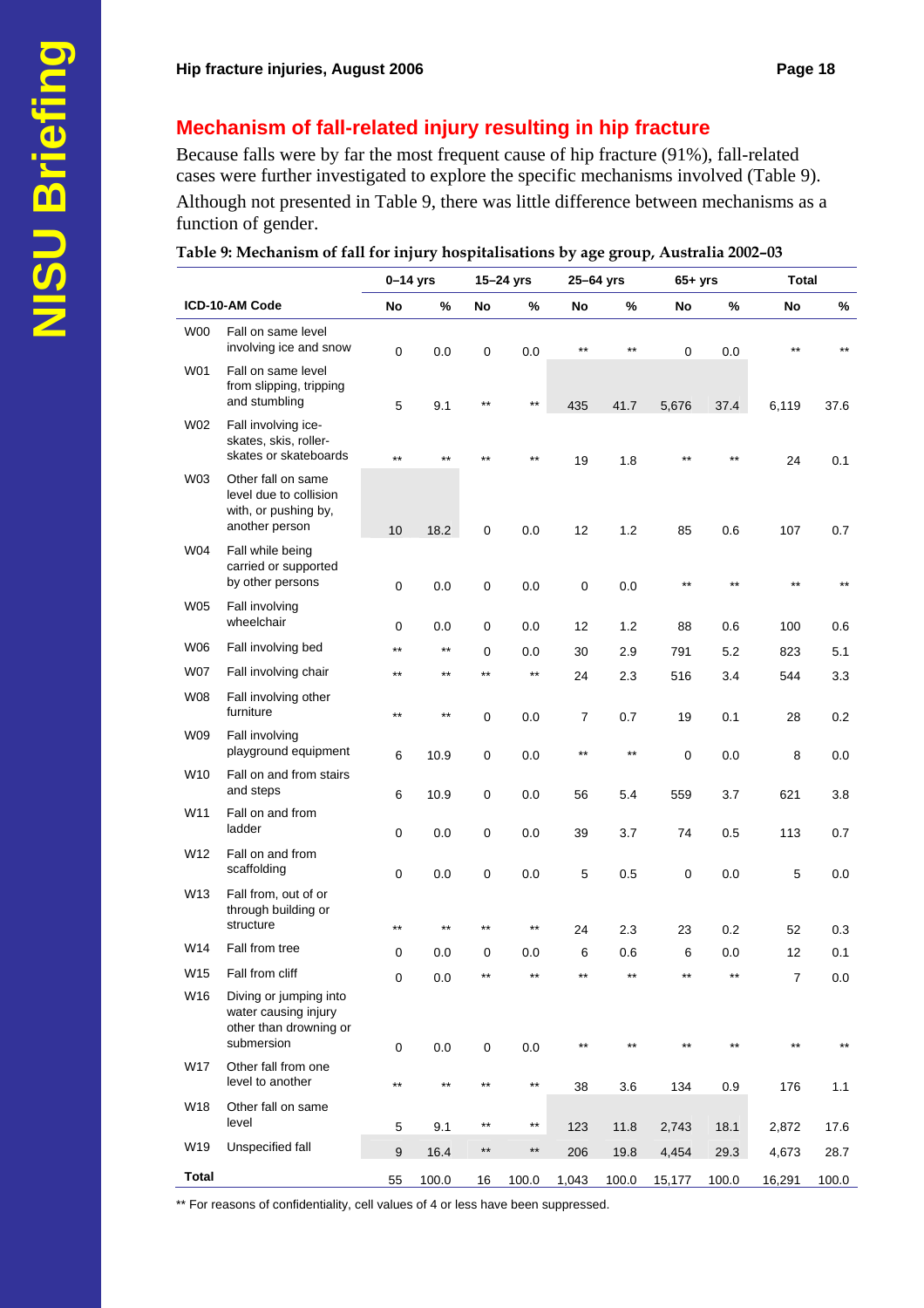# **Deaths, Australia 2002–03**

#### **Case selection**

Data reported here are for deaths that occurred during the financial year period 1 July 2002 to 30 June 2003 and had been registered by 31 December 2003.

Unlike hospitalisations data, deaths data are not assigned a Principal diagnosis code. Deaths data are assigned up to 20 Multiple causes of death (MCoD) codes, one of which is designated the Underlying cause of death (UCoD). Cases were selected for this report on the basis of the presence of one or more codes meeting the criteria for a hip fracture (S72.0, S72.1, S72.2) among the available MCoD.

Application of these selection criteria yielded 1,582 deaths due to hip fracture.

#### **Age and sex**

Overall, there were 1.7 times as many female cases (n=996) as male cases (n=586). As for hospitalisations, cases were heavily concentrated in the oldest age groups (59% of cases were aged 85 years and over, and 98% were aged 65 years and over). There were no cases under the age of 40 years. The age-adjusted rate for males was 8.0 per 100,000 population and the female rate was 7.6 per 100,000.

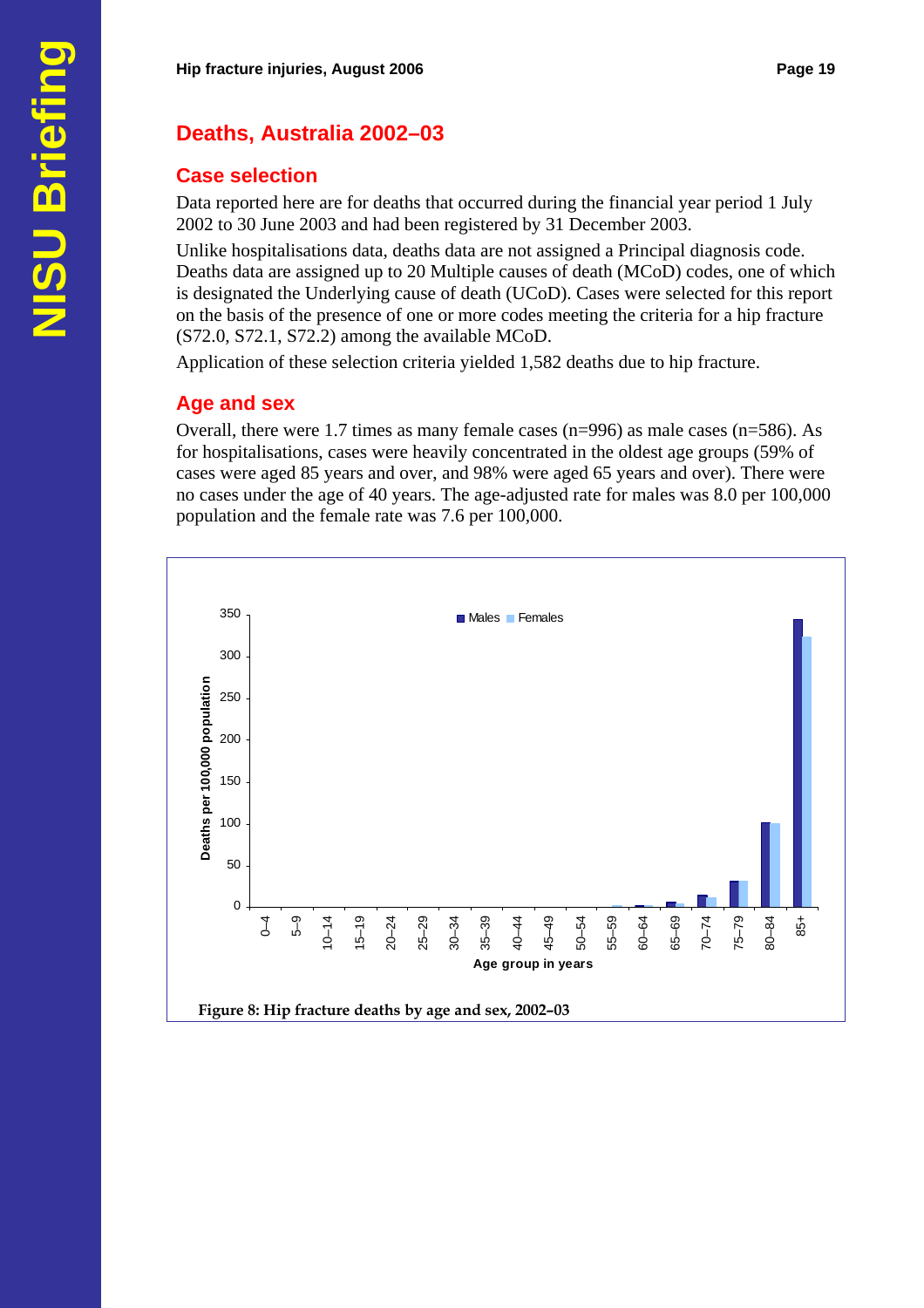#### **State and territory differences**

The pattern for deaths due to hip fractures differs from that observed for hospitalisations. For all but the Northern Territory, there is little variation between the rates for males and those for females. The peak shown in Figure 9 for males in the Northern Territory, which was not seen for rates of hospitalisation, is much more similar to the patterns observed for other major causes of injury.



#### **Diagnoses**

By far the most common type of hip fracture reported involved the neck of femur  $(n= 1,560, 98.6\%)$ . 20 (1.3%) deaths involved pertrochanterich fractures, and the remainder (n=2, 0.1%) involved subtrochanteric fractures.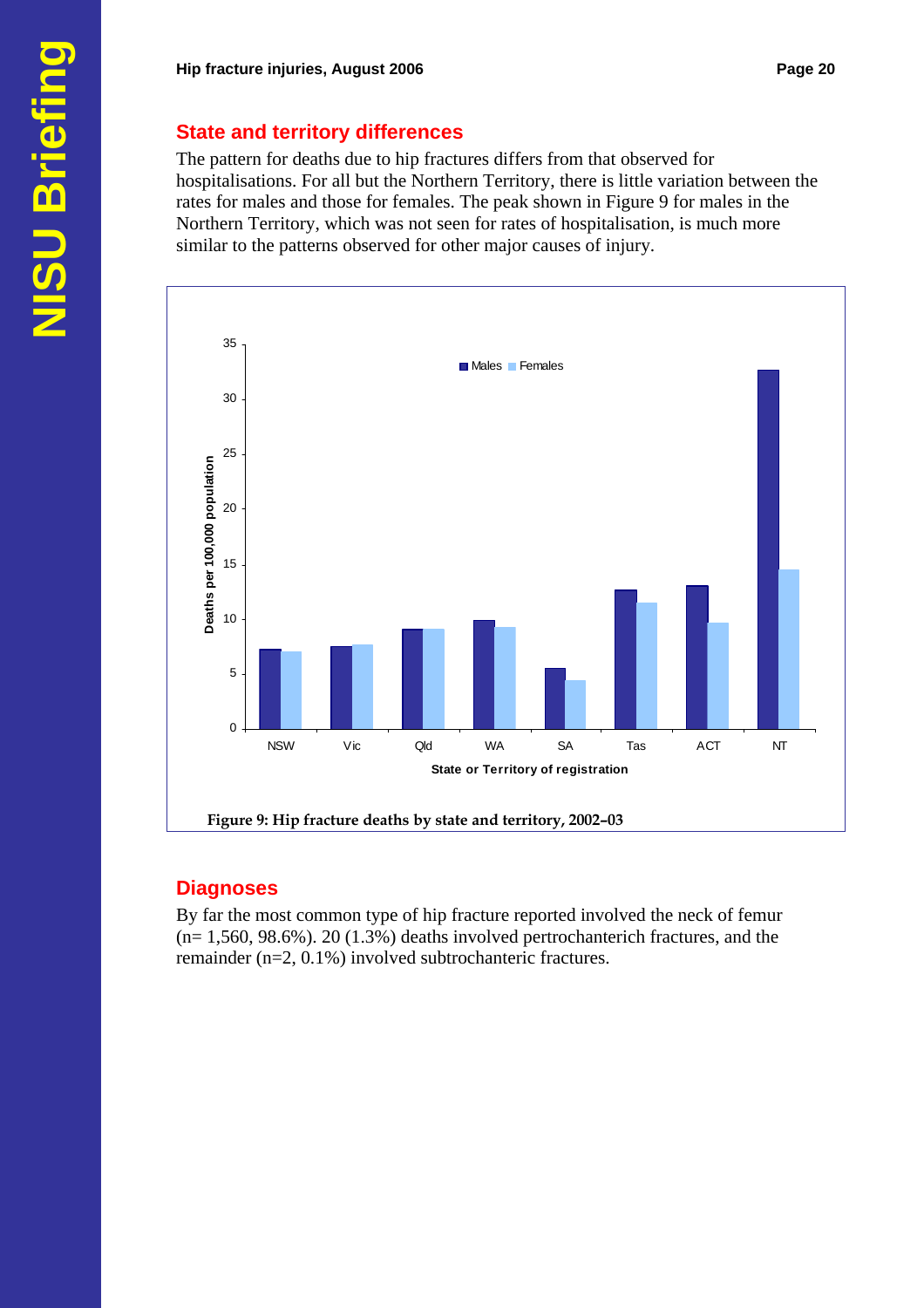#### **Underlying cause of death**

In 612 (39%) of the 1,582 deaths, a definite fall (n=92) or probable fall<sup>\*</sup> (n=520) was coded as the UCoD. The next most common UCoD were Diseases of the circulatory system  $(n=485, 31\%)$ , Neoplasms  $(n=121, 8\%)$  and Diseases of the respiratory system (n=90, 6%). The high proportion of hip-fracture related deaths that were attributed to a 'natural cause' is consistent with the observation, by several researchers, that there is a tendency for a 'natural' cause to be chosen over an 'external' cause as the UCoD for elderly people (Pemberton 1988; Calder 1996; Roberts 1996; Maxwell 1986).

#### **Certification of Death**

 $\overline{a}$ 

Most hip fracture deaths were certified by a medical practitioner (n=1380, 87%) rather than a coroner (n=202, 13%). This contrasts with other types of injury where the converse is true. For example, data analyses undertaken at NISU showed that only 2% of transport-related deaths, 1% of suicides and 4% of deaths due to unintentional poisoning by drugs were certified by a medical practitioner in the twelve-month period 2002–03.

<sup>∗</sup> n=520 cases were coded to X59 Exposure to unspecified factor. Previous work undertaken by NISU has established that most deaths coded to a combination of X59 *plus* a fracture at older ages involved a fall (Kreisfeld & Harrison, 2005. Injury deaths, Australia 1999).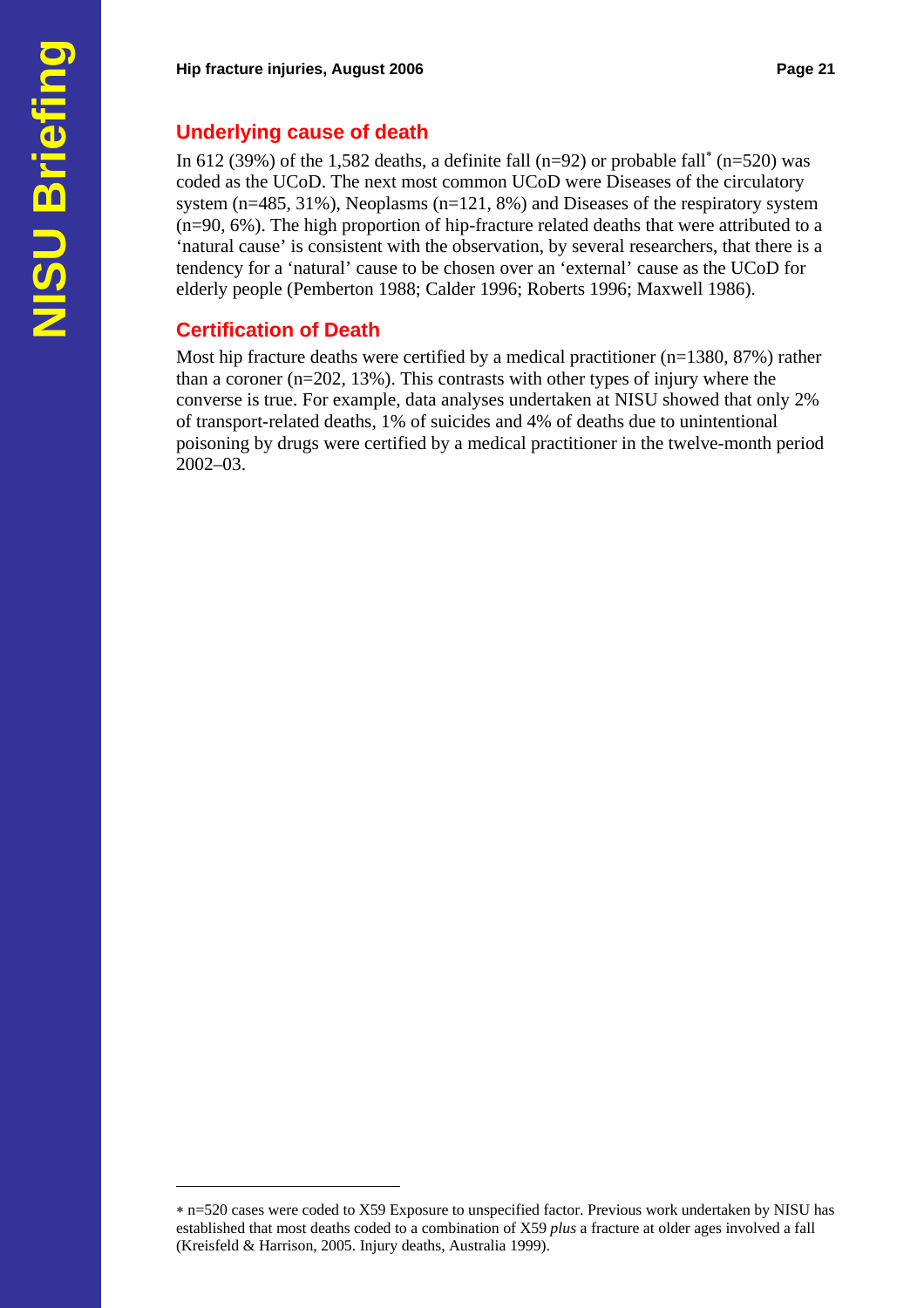# **Discussion**

This report shows that older people are particularly vulnerable to hip fractures leading to both hospitalisation and death. The vast majority of these injuries are the result of a fall.

Females outnumber males among older people admitted to hospital or dying with hip fracture. This is partly due to the greater number of males than females in the age range at greatest risk, but females also have higher age-specific rates than males of hospitalisation for this cause.

Hip fractures impose a heavy burden on the health system. To illustrate this, length of stay in hospital for hip fractures was compared with that for head injury, another common injury outcome. The total number of bed days associated with acute care episodes for hip fractures was 244,178 days compared with 160,407, making it 1.5 times as costly in terms of its initial drain on hospital resources. The mean length of stay in hospital for hip fractures was 11.2 days compared with 2.7 days for head injuries.

In assessing the burden of hip fractures, it is also important to note that not only do episodes of acute care contribute to this burden, but so too do the many bed-days associated with rehabilitation.

The fact that most hip fractures affect the elderly, where co-morbidities are the norm, probably results in a significant underestimation of the extent of hip fracture hospitalisations and deaths. Work undertaken at NISU indicates that deaths associated with fall-related hip fractures are often attributed to other underlying causes. Perhaps similar processes affect the recording of hospitalisation. Further investigations are necessary to arrive at a more accurate estimate of the burden of hip fractures.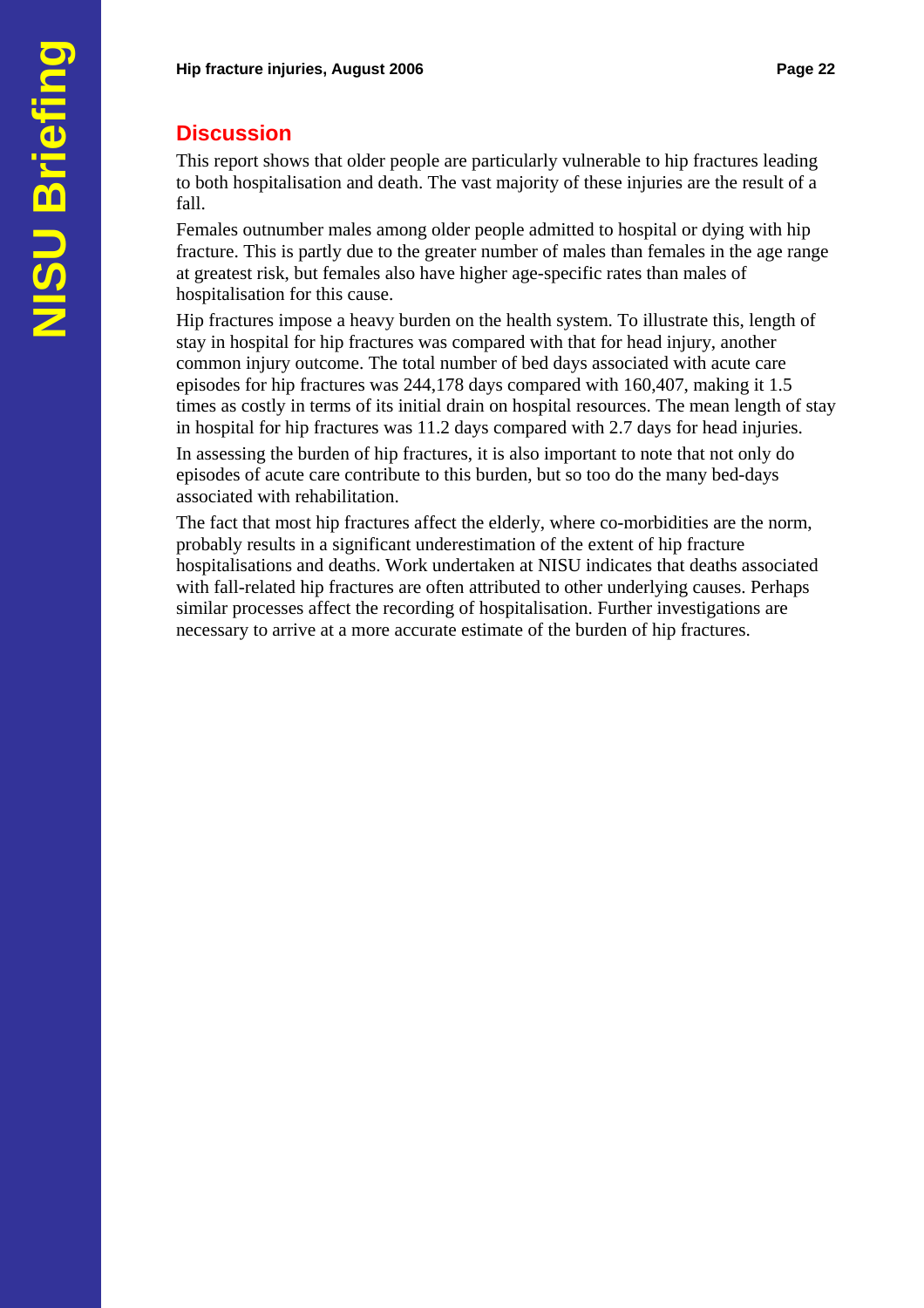# **References**

Australian Institute of Health and Welfare 2005. Australia's welfare 2005. Canberra: Australian Institute of Health and Welfare.

Boufous S, Finch C & Lord S 2004. Incidence of hip fracture in New South Wales: are our efforts having an effect? Medical Journal of Australia 180 (12):623–6.

Calder S, Anderson, GH, Gregg, PJ, 1996. Certification of cause of death in patients dying soon after proximal femoral fracture.[comment]. BMJ 312 (7045):1515.

Gardner M, Demetrakopoulos D, Shindle M, Griffith M & Lane J 2005. Prevention and treatment of osteoporotic fractures. Minerva Medica 95 (5):343–52.

Goldacre M 1993. Cause-specific mortality: understanding uncertain tips of the disease iceberg. Journal of epidemiology and community health 47 (6):491–6.

Goldacre M, Roberts S & Yeates D 2002. Mortality after admission to hospital with fractured neck of femur: database study. British Medical Journal 325:868–9.

Hollingworth W, Todd C & Parker M 1996. The cost of treating hip fractures in the twenty-first century: short report. Osteoporosis international 6 Supplement 2:13–5.

Kreisfeld R, Harrison J 2006. Use of multiple causes of death data for identifying and reporting injury mortality.

Kreisfeld R, Harrison, J, 2005. Injury deaths, Australia 1999.

Maxwell J 1986. Accuracy of death certification for alcoholic liver disease. Br J Addict 81:168–9.

Pemberton J 1988. Are hip fractures underestimated as a cause of death? The influence of coroners and pathologists on the death rate. Community medicine 10 (2):117–23.

Roberts I, Benbow, EW, 1996. Certification of cause of death in patients dying soon after proximal femoral fracture. Postmortem examination should always be carried out for deaths due to trauma.[comment]. BMJ 313 (7061):879; author reply—80.

Sanders K, Nicholson G, Ugoni A, Pasco J, Seeman E & Kotowicz M 1999. Health burden of hip and other fractures in Australia beyond 2000 projections based on the Geelong Osteoporosis Study. Medical Journal of Australia 170:467–70.

Small W, Kachnic L 2005. Postradiotherapy pelvic fractures: cause for concern or opportunity for future research? JAMA 294 (20):2635–7.

Stewart W, Gelberman R, Harrelson J & Seigler H 1978. Skeletal metastases of melanoma. Journal of Bone and Joint Surgery 60 (5):645–9.

Swanson K, Pritchard D & Sim F 2000. Surgical treatment of metastatic disease of the femur. Journal of the American Academy of Orthopaedic Surgeons 8 (1):56–65.